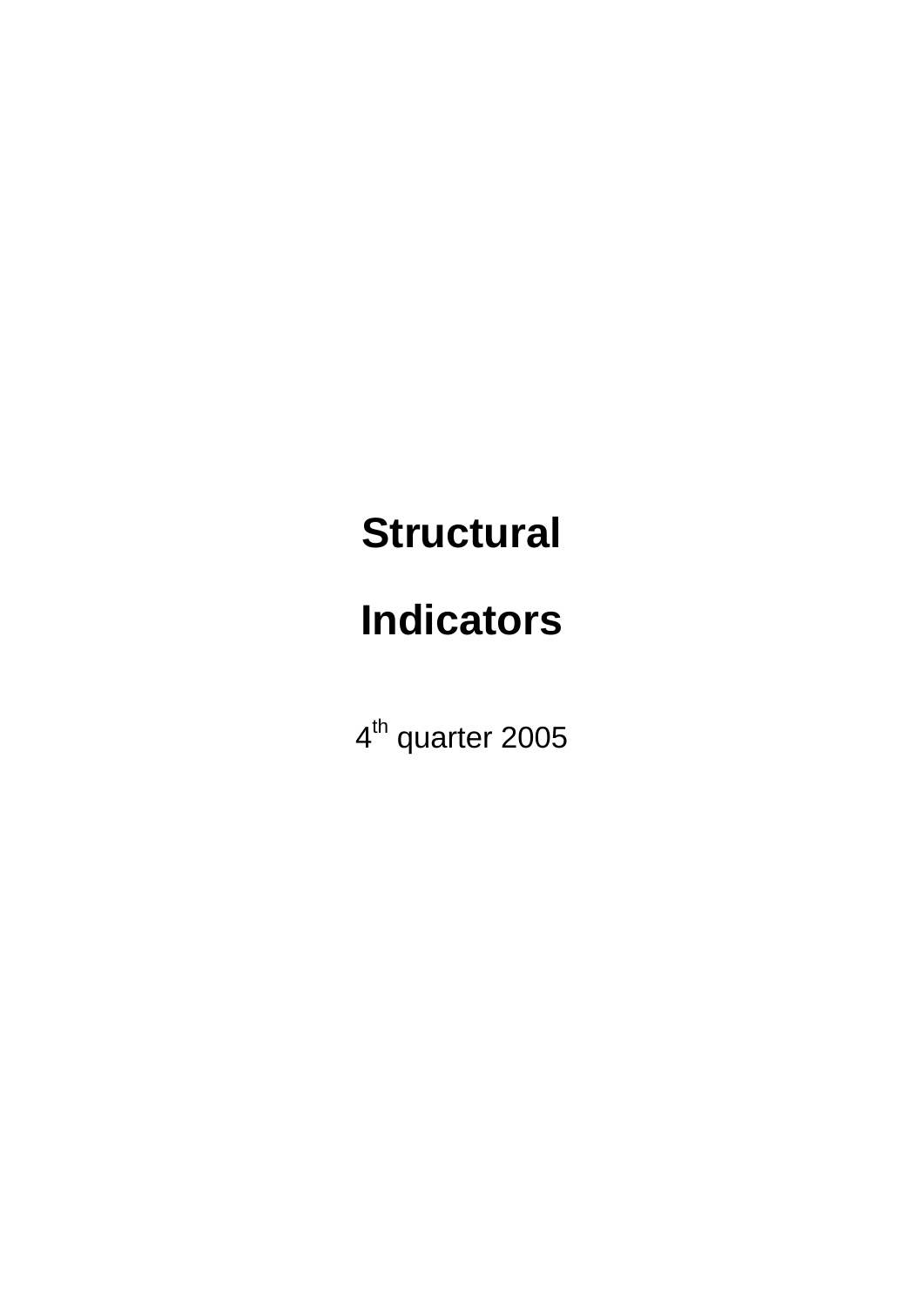# GROSS DOMESTIC PRODUCT



| <b>Gross Domestic Product (seasonally adjusted figures)</b> |  |  |  |
|-------------------------------------------------------------|--|--|--|
|-------------------------------------------------------------|--|--|--|

| Year | Quarter        |           | <b>Current prices</b> | Constant (2000) prices |                 |  |
|------|----------------|-----------|-----------------------|------------------------|-----------------|--|
|      |                | Lm ' 000  | annual % change       | Lm ' 000               | annual % change |  |
| 2001 |                | 1,749,750 | 2.1                   | 1,701,402              | $-0.9$          |  |
| 2002 |                | 1,822,356 | 4.1                   | 1,737,752              | 2.1             |  |
| 2003 |                | 1,837,696 | 0.8                   | 1,683,396              | $-3.1$          |  |
| 2004 |                | 1,847,164 | 0.5                   | 1,682,280              | $-0.1$          |  |
| 2005 |                | 1,933,957 | 4.7                   | 1,721,801              | 2.3             |  |
| 2004 | Q1             | 465,178   | 3.3                   | 409,372                | 0.6             |  |
|      | Q <sub>2</sub> | 460,106   | 0.0                   | 429,034                | 0.3             |  |
|      | Q <sub>3</sub> | 454,954   | 0.1                   | 418,711                | 0.2             |  |
|      | Q4             | 466,926   | $-1.2$                | 425,163                | $-1.4$          |  |
| 2005 | Q <sub>1</sub> | 468,054   | 0.6                   | 423,638                | 3.5             |  |
|      | Q2             | 476,782   | 3.6                   | 417,870                | $-2.6$          |  |
|      | Q <sub>3</sub> | 498,370   | 9.5                   | 446,793                | 6.7             |  |
|      | Q4             | 490,751   | 5.1                   | 433,500                | 2.0             |  |

Source: NSO news release 140/2006

In 2005, the Maltese economy began to exhibit positive economic growth, in contrast to the negative growth shown by constant price GDP in the previous two consecutive years. Thus while in 2005, the seasonally adjusted constant price figure of GDP registered a positive 2.3 per cent growth, the same figure stood at –0.1 per cent the year before (albeit being negative, the 2004 negative growth rate showed was less pronounced than the comparable 2003 figure).

In the fourth quarter of 2005, the seasonally adjusted chained volume measure (at constant 2000 prices) of GDP fell by nearly 3 per cent over the preceding quarter. However, the percentage change over the comparable quarter of 2004 amounted to 2.0 per cent when using the same volume measure of GDP, a more than three percentage point improvement from the comparable figure of 2004 (which stood at a negative 1.4 per cent).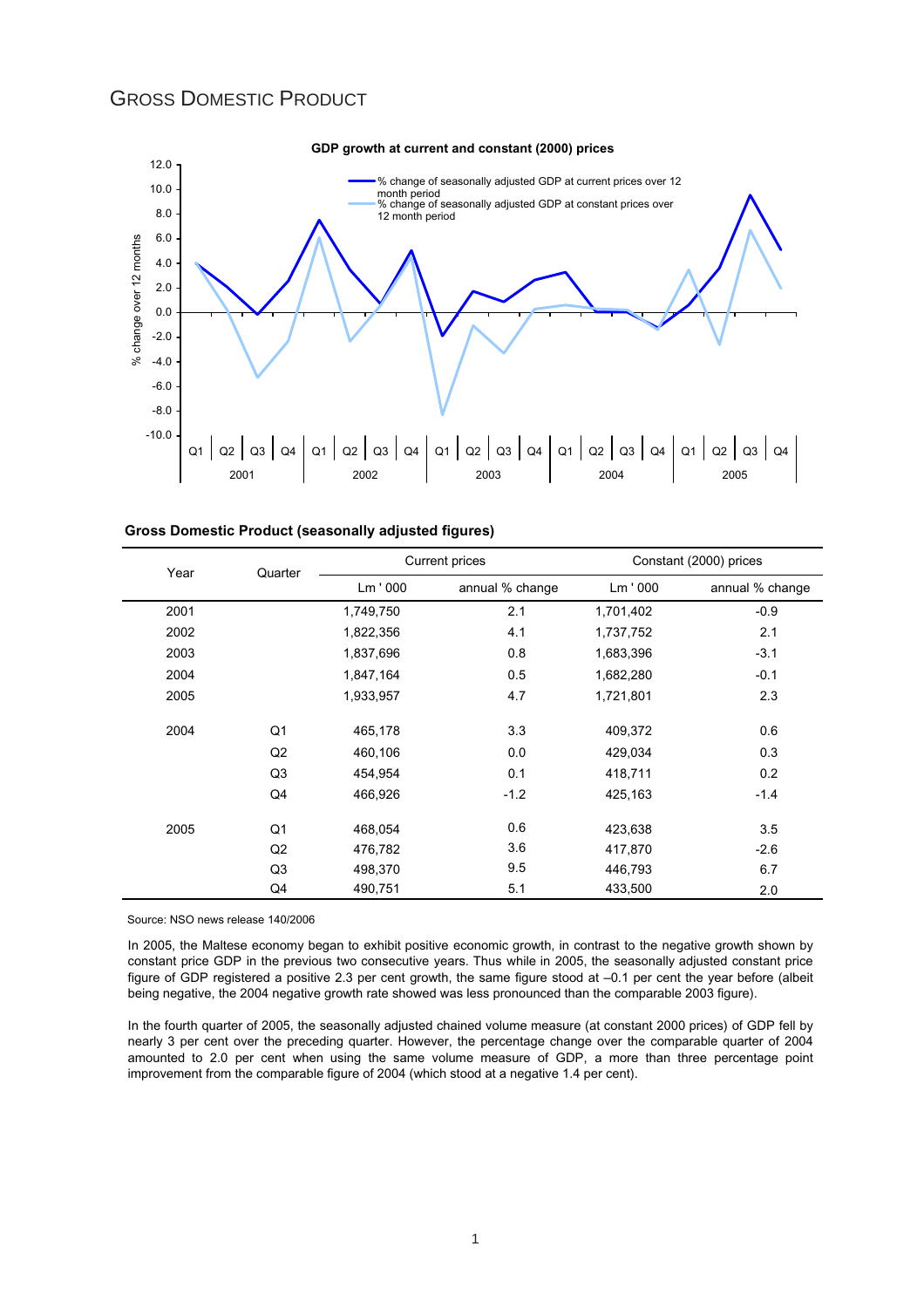## GROSS DOMESTIC PRODUCT BY INDUSTRY

GDP by industry is measured by gross value added (GVA). This aggregate is a measure of the value of output of an industry less the value of intermediate inputs used by that industry.



|      |                |               |                          | Annual % change |                                     |              |
|------|----------------|---------------|--------------------------|-----------------|-------------------------------------|--------------|
| Year | Quarter        | Total economy | Production<br>industries | <b>Services</b> | Agriculture, hunting<br>and fishing | Construction |
| 2001 |                | 4.1           | $-11.6$                  | 5.3             | 14.9                                | 13.3         |
| 2002 |                | 2.9           | 2.5                      | 3.0             | 2.5                                 | 4.2          |
| 2003 |                | 2.1           | 0.3                      | 2.6             | 1.5                                 | 3.8          |
| 2004 |                | $-1.5$        | $-9.9$                   | 0.8             | $-3.4$                              | 2.5          |
| 2005 |                | 3.8           | $-0.1$                   | 4.8             | 1.3                                 | 6.6          |
| 2004 | Q1             | 0.0           | $-0.2$                   | $-0.2$          | 0.0                                 | 3.7          |
|      | Q <sub>2</sub> | $-2.1$        | $-12.8$                  | 1.0             | $-1.9$                              | 0.2          |
|      | Q3             | $-2.0$        | $-13.9$                  | 1.1             | $-3.9$                              | 3.1          |
|      | Q4             | $-1.9$        | $-12.4$                  | 1.2             | $-7.4$                              | 3.2          |
| 2005 | Q1             | $-0.1$        | $-10.4$                  | 2.8             | 1.2                                 | 4.1          |
|      | Q <sub>2</sub> | 4.9           | 3.1                      | 5.2             | 4.1                                 | 7.9          |
|      | Q3             | 4.9           | 7.6                      | 4.2             | 6.6                                 | 5.5          |
|      | Q4             | 5.3           | 0.4                      | 6.7             | $-6.9$                              | 8.9          |

Notes: FISIM has been allocated to the individual industries; for further details refer to news release 47/2006.

 'Production' includes mining and quarrying, manufacturing, electricity, gas and water supply, but excludes construction 'Services' incorporates all other industries not falling under the other headings above

Figures for 2004 and 2005 are to be considered provisional

#### Source: News Release 127/2006

The gross value added of the total economy was characterized by strong positive growth in 2005, when compared to the distinctly negative growth experienced in 2004. This positive growth in gross value added can be attributed mainly to a markedly positive performance in the services and construction industries, with a slight negative growth in the production sector; the latter in contrast to the marked negative growth exhibited by this industry in the preceding year.

In the fourth quarter of 2005, the gross value added of the total economy reported strong positive growth. Both the services as well as the construction industries reported higher growth rates in their respective gross value added (nearly 7 per cent and 9 per cent respectively), when compared to the comparable quarter in 2004 (less than 2 and 4 per cent respectively). The rate of growth in the production sector in the fourth quarter of 2005 (incorporating the extraction, manufacturing and energy industries), was slightly positive, in contrast to the markedly negative growth of more than 12 per cent experienced by this sector in the same period the previous year. The agriculture, hunting and fishing industry was again characterized by distinctly negative growth in the fourth quarter of 2005, comparable in magnitude to that shown in the corresponding quarter of 2004.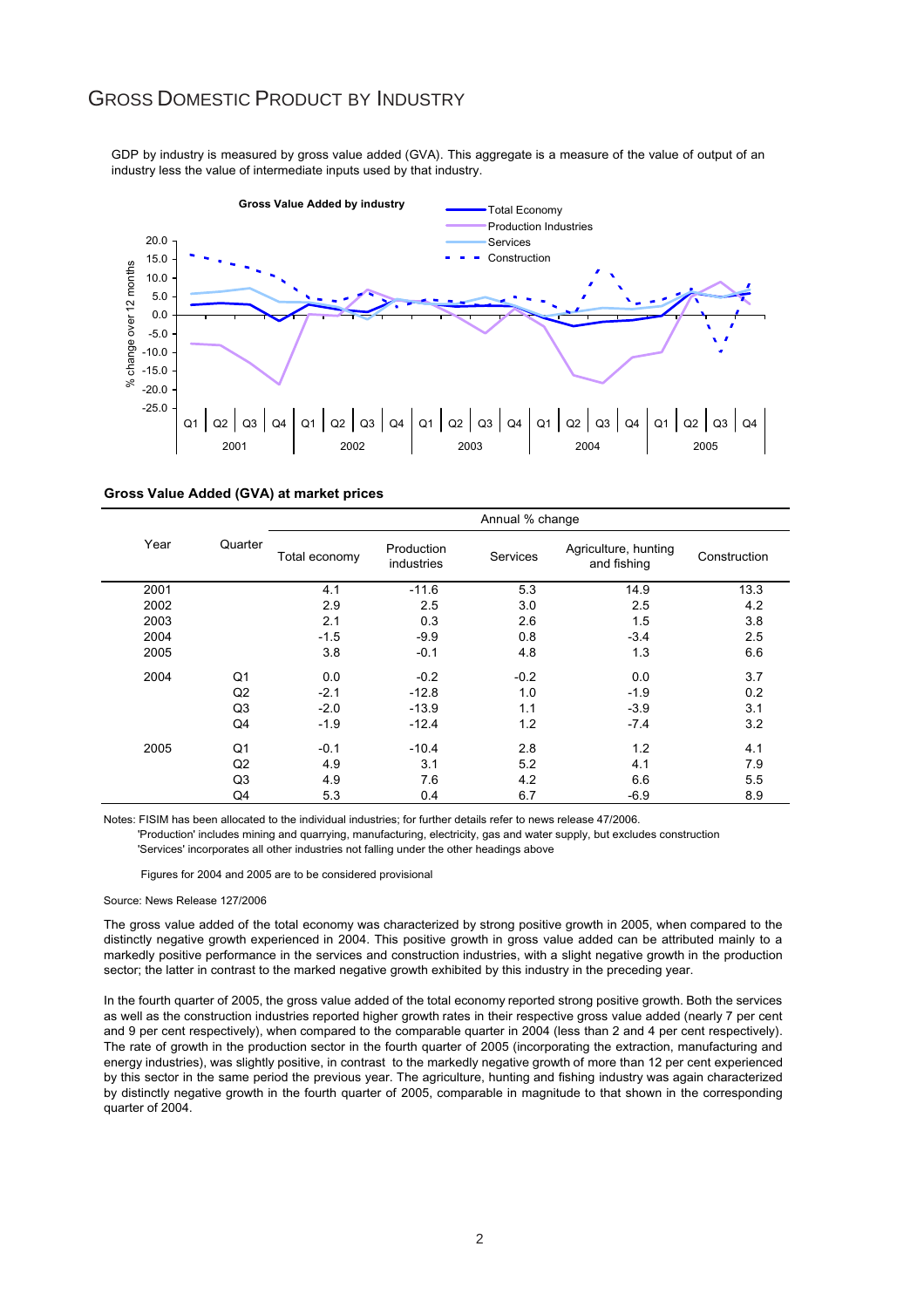# SECTORAL CONTRIBUTION PRODUCT TO GROSS VALUE ADDED



## **Contribution to Gross Value Added**

|      |                | % Contribution to total Gross Value Added* by industry |            |              |          |  |  |  |  |
|------|----------------|--------------------------------------------------------|------------|--------------|----------|--|--|--|--|
| Year | Quarter        | Agriculture, hunting<br>& fishing                      | Production | Construction | Services |  |  |  |  |
| 2001 |                | 2.6                                                    | 21.7       | 4.4          | 71.4     |  |  |  |  |
| 2002 |                | 2.5                                                    | 21.6       | 4.4          | 71.5     |  |  |  |  |
| 2003 |                | 2.5                                                    | 21.2       | 4.5          | 71.8     |  |  |  |  |
| 2004 |                | 2.5                                                    | 19.4       | 4.7          | 73.5     |  |  |  |  |
| 2005 |                | 2.4                                                    | 18.6       | 4.8          | 74.1     |  |  |  |  |
| 2004 | Q1             | 2.4                                                    | 22.1       | 5.0          | 70.5     |  |  |  |  |
|      | Q2             | 2.6                                                    | 19.0       | 4.5          | 73.9     |  |  |  |  |
|      | Q <sub>3</sub> | 2.4                                                    | 17.5       | 4.4          | 75.6     |  |  |  |  |
|      | Q4             | 2.5                                                    | 19.2       | 4.7          | 73.6     |  |  |  |  |
| 2005 | Q1             | 2.5                                                    | 19.8       | 5.2          | 72.6     |  |  |  |  |
|      | Q2             | 2.6                                                    | 18.7       | 4.7          | 74.1     |  |  |  |  |
|      | Q <sub>3</sub> | 2.4                                                    | 18.0       | 4.4          | 75.1     |  |  |  |  |
|      | Q4             | 2.2                                                    | 18.3       | 4.9          | 74.6     |  |  |  |  |

\* Gross Value Added of the whole economy now incorporates the allocation of FISIM to the individual industries. For further details refer to news release 47/2006.

Source: News Release 127/2006

In 2005, services continued to increase their already dominant share of the total economy's gross value added (74.1 per cent when compared to 73.5 per cent in 2004). The significance of this sector to the Maltese economy can also be further reaffirmed by the progressive increase in the relative contribution from quarter-to-quarter during most of 2004 and 2005.

Production (including mining and quarrying, manufacturing, electricity, gas and water supply but excluding construction) accounted for 18.6 per cent of total gross value added in 2005, down by more than half-a-percentage point from its corresponding value in 2004. The decline in the contribution of this sector is also confirmed by progressively diminishing quarterly share of total gross value added during much of 2004 and 2005.

The annual share of the agriculture, hunting and fishing industries dropped marginally from 2004 to 2005; whilst that of the construction industry increased somewhat marginally during the period. This pattern was also reflected in the quarterly growth rates when comparing the performance of these two sectors in the fourth quarter of 2005 with that that of 2004. Thus for the former sector, the relative quarterly contribution to total gross value added in the last quarter of 2005 declined somewhat when compared to the corresponding quarter in 2004; in contrast, during the comparable period, the construction sector registered a marginal increase in the share of gross value added when compared to the same quarter of the preceding year.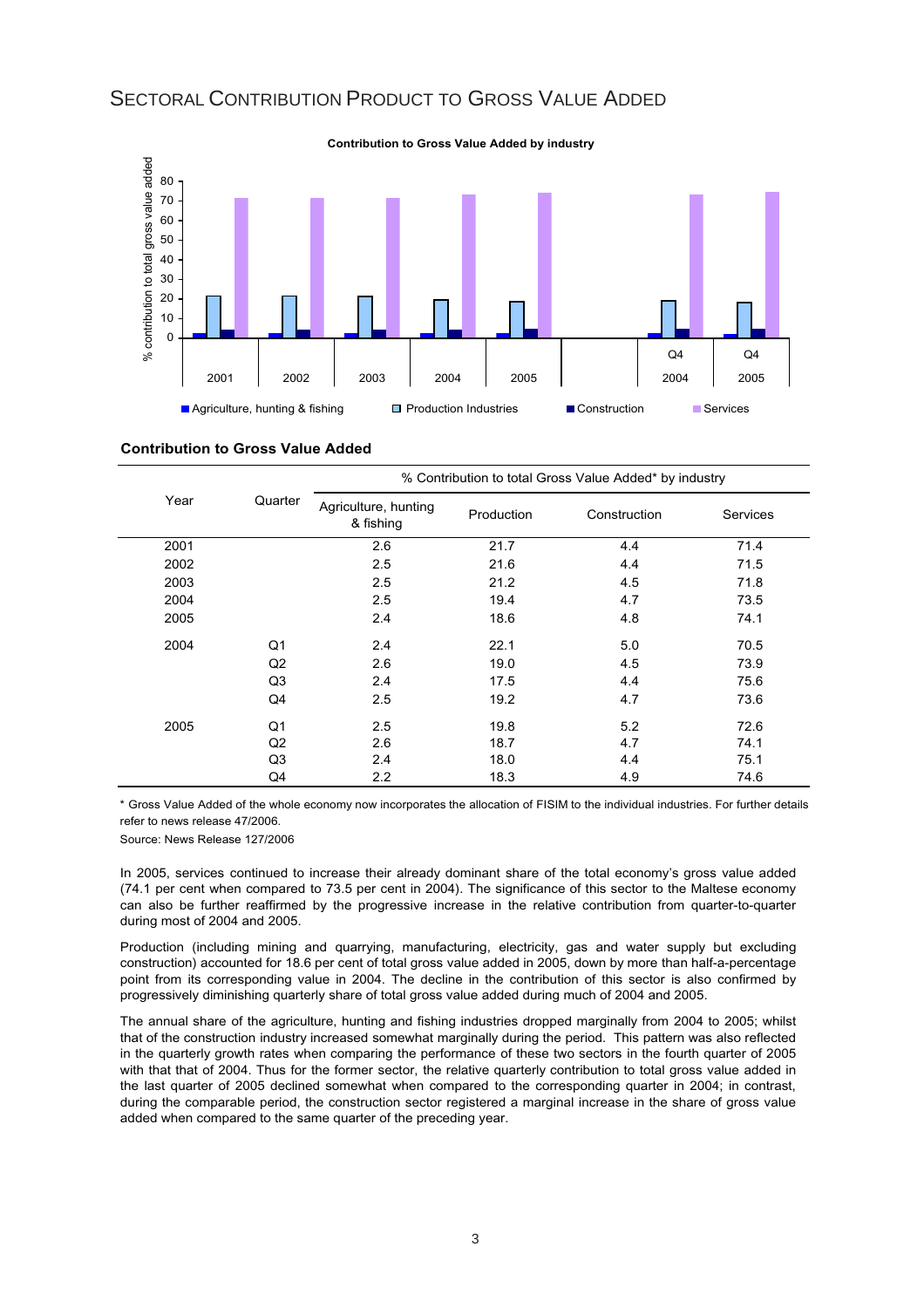## DETERMINANTS OF GDP GROWTH

#### **Determinants of real GDP growth at constant (2000) prices**

|      |                | Household final<br>consumption<br>expenditure | <b>NPISH</b> final<br>consumption<br>expenditure | General<br>Government<br>final<br>consumption<br>expenditure | <b>Gross Fixed</b><br>Capital<br>Formation | Changes in<br>inventories | Acquisitions<br>less disposals<br>of valuables | Net exports | GDP<br>(2000 prices) |
|------|----------------|-----------------------------------------------|--------------------------------------------------|--------------------------------------------------------------|--------------------------------------------|---------------------------|------------------------------------------------|-------------|----------------------|
| 2001 |                | 1,096,383                                     | 24,896                                           | 328,173                                                      | 321,221                                    | $-3,788$                  | 10,328                                         | $-70,918$   | 1,706,294            |
| 2002 |                | 1,070,606                                     | 26,146                                           | 340,615                                                      | 260,490                                    | $-13,844$                 | 4,579                                          | 47,143      | 1,735,735            |
| 2003 |                | 1,105,421                                     | 26,848                                           | 350,770                                                      | 335,579                                    | $-39,746$                 | 1,371                                          | $-89,175$   | 1,691,069            |
| 2004 |                | 1,114,255                                     | 26,524                                           | 358,688                                                      | 332,415                                    | $-26,446$                 | $-1,951$                                       | $-121,672$  | 1,681,813            |
| 2005 |                | 1,138,789                                     | 26,634                                           | 360,726                                                      | 360,758                                    | 38,149                    | $-1,515$                                       | $-202,191$  | 1,721,350            |
| 2004 | Q <sub>1</sub> | 264,320                                       | 6,645                                            | 90,370                                                       | 73,803                                     | $-16,595$                 | $-488$                                         | $-21,866$   | 396,188              |
|      | Q <sub>2</sub> | 271,807                                       | 6,719                                            | 89,108                                                       | 87,235                                     | $-2,169$                  | $-488$                                         | $-35,198$   | 417,014              |
|      | Q3             | 279,993                                       | 6,448                                            | 86,091                                                       | 86,223                                     | $-39,652$                 | $-487$                                         | 17,565      | 436,180              |
|      | Q4             | 298,136                                       | 6,712                                            | 93,120                                                       | 85,154                                     | 31,969                    | $-487$                                         | $-82,174$   | 432,430              |
| 2005 | Q <sub>1</sub> | 262,126                                       | 6,666                                            | 88,066                                                       | 77,945                                     | 21,365                    | $-379$                                         | $-55,513$   | 400,277              |
|      | Q <sub>2</sub> | 280,457                                       | 6,726                                            | 92,404                                                       | 97,424                                     | $-9,273$                  | $-379$                                         | $-43,322$   | 424,036              |
|      | Q3             | 292,447                                       | 6,525                                            | 89,692                                                       | 85,788                                     | $-5,912$                  | $-379$                                         | $-13,941$   | 454,220              |
|      | Q4             | 303,759                                       | 6,718                                            | 90,564                                                       | 99,602                                     | 31,969                    | $-379$                                         | $-89.416$   | 442,817              |
|      |                |                                               |                                                  |                                                              |                                            |                           |                                                |             |                      |

(Lm'000)

Source: NSO News Release 127/2006

In 2005, household consumption expenditure increased by Lm58.5 million or 4.9 per cent in nominal terms to Lm1,255.3 million, from the figure of Lm1,196.7 million a year earlier.

The overall higher increase in private household consumption was spread amongst various categories of expenditure, particularly with regard to outlays on: Food and Non-Alcoholic Beverages, Alcoholic Beverages and Tobacco, Clothing and Footwear, Housing, Water, Electricity, Gas and other fuels, Furnishings, Household Equipment and Routine Household Maintenance, Medical and Health expenses, Transport, Recreation and Culture, Restaurants and Hotels. The most notable increase was registered in expenditure on Miscellaneous Good and Services. A decline in expenditure was registered in communication, as well as in education. The overall growth in household consumption was due in part to an increase in household's expenditure on services, together with an increase in the imports of consumer goods during the period under review

At constant 2000 prices household consumer expenditure in 2005 went up by Lm24.5 million to Lm1,138.8 million, representing an increase of 2.2 per cent from the figure of Lm1,114.3 million last year.

In nominal terms, general government final consumption expenditure amounted to Lm425.4 million during 2005, an increase of Lm9.4 million or 2.3 per cent from the corresponding figure in 2004. In real terms, general government final consumption also increased by 0.6 per cent, from Lm358.7 million in 2004 to Lm360.7 million during 2005.

Exports of goods and services, which stood at Lm1,401.1 in 2004, declined by 4.0 per cent, in nominal terms, to Lm1,345.8 million in 2005. In real terms, from 2004 to 2005, exports went down by Lm97.8 million to Lm1,483.2 million, representing a decline of 6.2 per cent during the period under consideration. Imports of goods and services increased to Lm1,566.0 million in 2005, representing an increase of 2.4 per cent in nominal terms from the corresponding 2004 figure. During the same period, imports at constant 2000 prices decreased from Lm1,702.6 to Lm1,685.4 million, representing a decrease of only 1.0 per cent.

 $\Delta$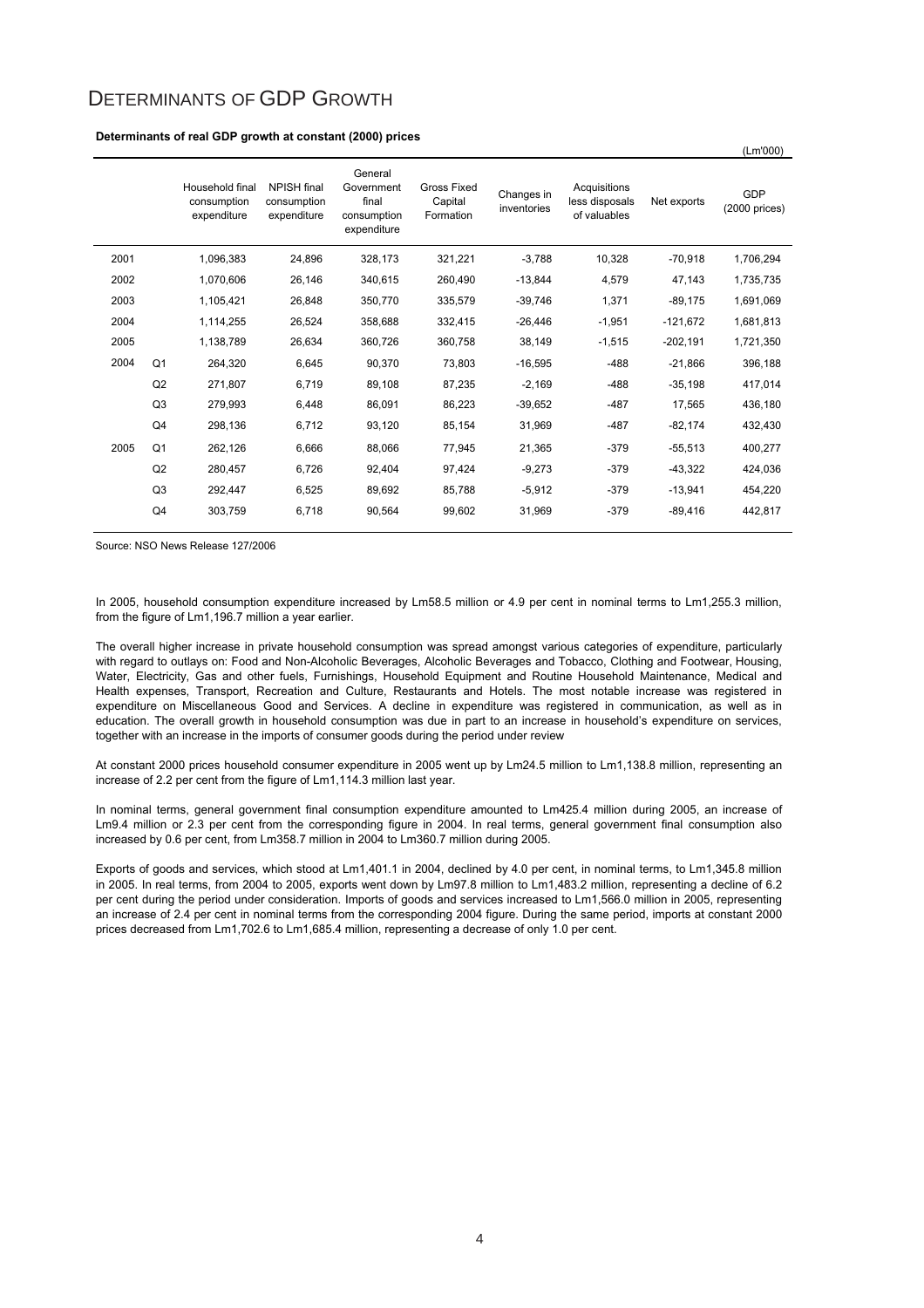## GDPINTERNATIONALCOMPARISONS



#### **GDP at constant (previous year) prices percentage change on previous year (non-seasonally adjusted figures)**

#### **GDP at constant (1995) prices percentage change on previous quarter and in the change on previous quarter change of the seasonally adjusted figures)**

|                        | annual % change (Q/Q-4) |      |        |        |      | % change quarter on quarter (Q/Q-1) |                |        |        |        |        |                |        |
|------------------------|-------------------------|------|--------|--------|------|-------------------------------------|----------------|--------|--------|--------|--------|----------------|--------|
| Country                | 2001                    | 2002 | 2003   | 2004   | 2005 | 2004                                |                |        |        | 2005   |        |                |        |
|                        |                         |      |        |        |      | Q <sub>1</sub>                      | Q <sub>2</sub> | Q3     | Q4     | Q1     | Q2     | Q <sub>3</sub> | Q4     |
| Euro-zone              | 1.9                     | 0.9  | 0.8    | 2.1    | 1.3  | 0.8                                 | 0.4            | 0.3    | 0.1    | 0.4    | 0.4    | 0.7            | 0.3    |
| European Union (EU-25) | 1.9                     | 1.2  | 1.2    | 2.4    | 1.6  | 0.8                                 | 0.5            | 0.3    | 0.3    | 0.4    | 0.5    | 0.7            | 0.4    |
| United Kinadom         | 2.2                     | 2.0  | 2.5    | 3.1    | 1.8  | 0.9                                 | 0.8            | 0.3    | 0.6    | 0.2    | 0.5    | 0.5            | 0.6    |
| Germany                | 1.2                     | 0.1  | $-0.2$ | 1.6    | 1.0  | 0.5                                 | 0.2            | $-0.1$ | $-0.1$ | 0.6    | 0.4    | 0.6            | 0.0    |
| Italy                  | 1.8                     | 0.3  | 0.0    | 1.1    | 0.0  | 0.5                                 | 0.3            | 0.3    | $-0.4$ | $-0.4$ | 0.6    | 0.3            | 0.0    |
| France                 | 1.9                     | 1.0  | 1.1    | 2.3    | 1.2  | 0.5                                 | 0.8            | 0.1    | 0.6    | 0.1    | 0.0    | 0.6            | 0.3    |
| Ireland                | 6.2                     | 6.1  | 4.4    | 4.5    | 4.7  | 0.1                                 | $-0.2$         | $-0.4$ | 2.4    | 0.6    | 1.7    | 0.6            | 1.9    |
| Malta                  | $-0.4$                  | 1.7  | $-2.6$ | $-0.5$ | 2.4  | $-5.1$                              | 4.8            | $-2.4$ | 1.5    | $-0.4$ | $-1.4$ | 6.9            | $-3.0$ |
| Cyprus                 | 4.1                     | 2.1  | 1.9    | 3.9    | 3.8  | 0.8                                 | 1.0            | 0.6    | 1.1    | 1.1    | 0.7    | 1.0            | 0.7    |
| Czech Republic         | 2.6                     | 1.5  | 3.2    | 4.7    | 6.0  | 1.2                                 | 1.3            | 1.4    | 1.2    | 1.4    | 1.7    | 1.6            | 1.9    |
| Hungary                | 4.3                     | 3.8  | 3.4    | 5.2    | 4.1  | 1.2                                 | 1.2            | 1.0    | 1.2    | 1.0    | 1.1    | 1.0            | 1.0    |
| Slovenia               | 2.7                     | 3.5  | 2.7    | 4.2    | 3.9  | 1.1                                 | 0.3            | 1.5    | $-0.1$ | 1.1    | 2.3    | 0.7            | 1.0    |
| Slovakia               | 3.2                     | 4.1  | 4.2    | 5.4    | 6.1  | 1.4                                 | 1.5            | 1.2    | 1.2    | 1.8    | 1.3    | 1.5            | 2.1    |
| Lithuania              | 6.4                     | 6.8  | 10.5   | 7.0    | 7.5  | 1.4                                 | 1.5            | 1.2    | 2.0    | 1.8    | 2.0    | 2.0            | 2.0    |

 quarterly non-seasonal and seasonally adjusted figures are, however, provided at constant (1995) figures. Note: (i) the Eurostat database provides the countries' comparative annual growth rates of non-seasonally adjusted GDP at constant (previous year's) prices; the equivalent

Source: Eurostat/National Accounts Statistics, NSO

According to recent data, the seasonally adjusted growth rates for most economies, whilst still positive, were significantly lower than those of the previous quarter; notable exceptions were the Eastern European new Member States. In fact, of all the large economies, only the United Kingdom exhibited a growth rate of more than 0.5 per cent, whilst France reported a growth rate equivalent to the EU average; Germany and Italy registered negligible growth during the fourth quarter of 2005.

Growth in the euro-zone and EU-25 countries has remained positive during the last four quarters, even though fourth quarter growth seemed somewhat dampened relative to the previous two quarters. This is probably due to the fact, as highlighted above, that for some of the major industrial economies, growth could only be described as minimal.

Many of the new member states have consistently reported positive real GDP growth, in many cases greater than unity, during most of 2005. In the larger of these economies, fourth quarter growth in 2005 typically exceeded the growth rate in the comparable period of 2004.

Gross fixed capital formation consists of resident producers' acquisitions, less disposals, of fixed assets during a given period plus certain additions to the value of non*produced assets realised by the productive activity or institutional units (definition: Eurostat ESA 1995). Non-produced assets consist of those tangible and intangible non-financial assets that come into existence other than through processes of production, and incorporate costs of ownership transfer on, and major improvements to, these assets.*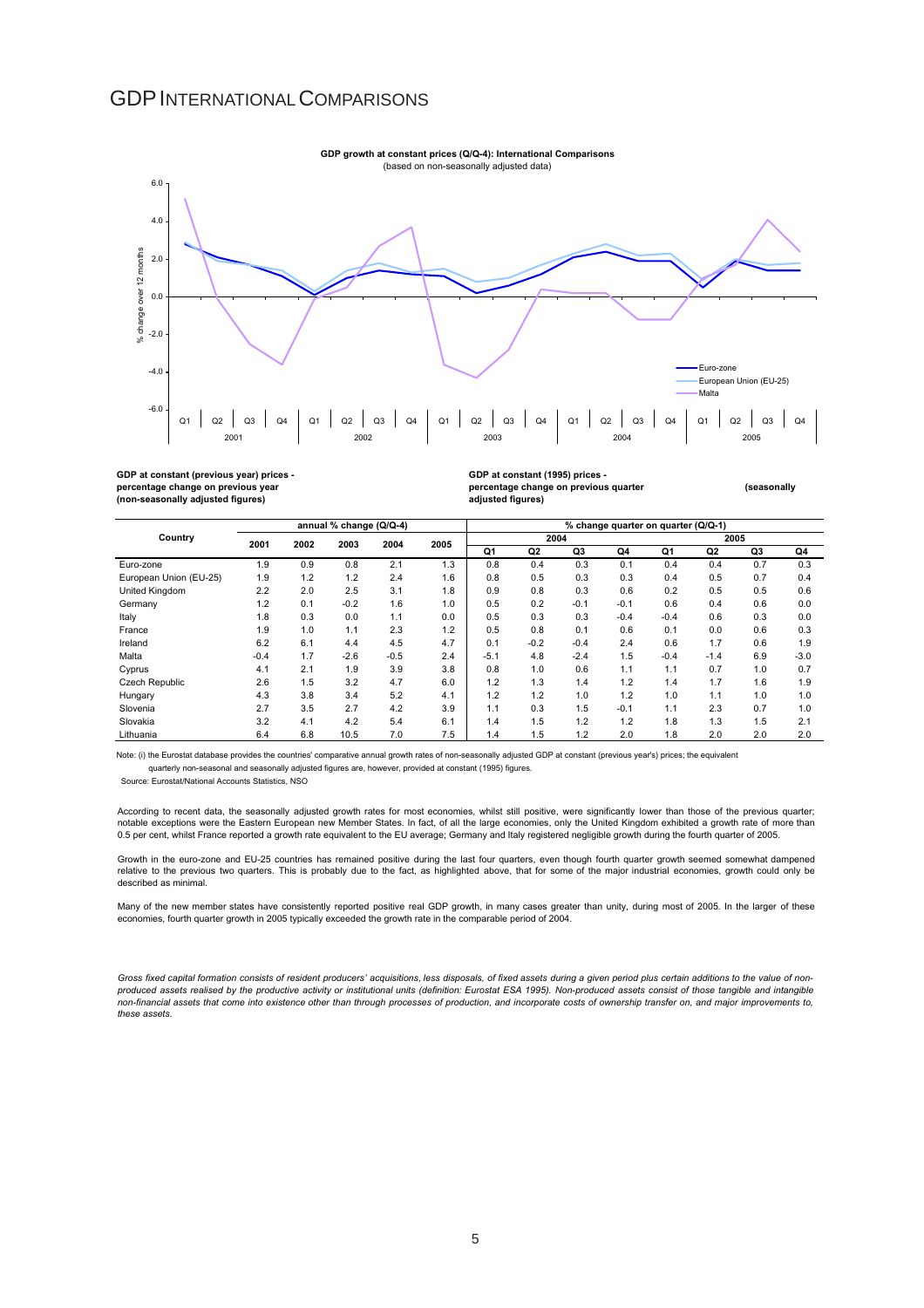## GROSS FIXED CAPITAL FORMATION ...



**Chained volume measures\*, reference year 2000, non-seasonally adjusted data**

| Year | Quarter        | Transport<br>equipment | Metal products<br>and machinery | Construction<br>(other buildings<br>and structures) | Construction<br>(housing) | Other products<br>(not incl.<br>agriculture) | Total GFCF** | Annual %<br>changes in<br><b>GFCF</b> |
|------|----------------|------------------------|---------------------------------|-----------------------------------------------------|---------------------------|----------------------------------------------|--------------|---------------------------------------|
|      |                |                        |                                 | Lm '000                                             |                           |                                              |              |                                       |
| 2001 |                | 15,091                 | 97.213                          | 125.770                                             | 60,389                    | 20,859                                       | 319,323      | $-14.1$                               |
| 2002 |                | -48.059                | 102.113                         | 121.420                                             | 64.526                    | 19.333                                       | 259.333      | $-18.8$                               |
| 2003 |                | 19.471                 | 106,546                         | 119,630                                             | 69,043                    | 19.213                                       | 333,903      | 28.8                                  |
| 2004 |                | 19,759                 | 110,780                         | 117,818                                             | 70,398                    | 13,276                                       | 332,032      | $-0.6$                                |
| 2005 |                | 21.252                 | 115.331                         | 134.379                                             | 73.141                    | 16.301                                       | 360.405      | 8.5                                   |
| 2004 | Q1             | 3.973                  | 23.934                          | 25.651                                              | 17.435                    | 2.644                                        | 73.637       | $-10.5$                               |
|      | Q2             | 5,190                  | 31,949                          | 28.726                                              | 17.347                    | 3,936                                        | 87,149       | $-2.0$                                |
|      | Q3             | 4.437                  | 26.599                          | 33.576                                              | 17.684                    | 3.840                                        | 86,135       | 8.7                                   |
|      | Q4             | 6,159                  | 28,298                          | 29,866                                              | 17,932                    | 2,856                                        | 85,111       | 1.9                                   |
| 2005 | Q <sub>1</sub> | 3.765                  | 27.747                          | 25.901                                              | 17.886                    | 2,553                                        | 77,852       | 5.7                                   |
|      | Q2             | 5.066                  | 32.922                          | 36.070                                              | 18.035                    | 5.228                                        | 97,322       | 11.7                                  |
|      | Q3             | 4,960                  | 26,141                          | 34.012                                              | 18.169                    | 2,432                                        | 85,714       | $-0.5$                                |
|      | Q4             | 7,462                  | 28,520                          | 38,396                                              | 19,050                    | 6,088                                        | 99,517       | 16.9                                  |

\*for the purpose of this table, the overall deflator for machinery and equipment was used to derive the constant price figure of the sub-components transport equipment, metal products and machinery; similarly, the overall deflator for construction was used to obtain the separate constant price figures for the other buildings and structures, housing sub-components of construction.

\*\*Total GFCF excludes (i) the amounts representing products of agriculture, forestry and fisheries (such as livestock used for breeding, plantations etc.), as well as (ii) capitalised production.

#### Source: National Accounts Statistics

Expenditure on gross fixed capital formation (transport equipment, metal products and machinery, construction, and other products, but not including agriculture and capitalised production) increased nominally by Lm 37.4 million, or 10.3 per cent, when comparing the 2005 figure with that of the previous year. During the last quarter of 2005, nominal GFCF exhibited a growth of 18.8 per cent over the corresponding quarter of 2004. GFCF at current prices grew by an average of more than nine percentage points between each consecutive quarter of 2005.

In real terms, GFCF increased by Lm 28.4 million, representing an annual increase of 8.5 per cent in 2005 when compared to the corresponding figure in 2004. The same constant price figure grew by nearly 17 per cent when the fourth quarter value of 2005 is compared with the corresponding quarter of 2004. The average percentage increase in current price GFCF over the consecutive quarters of 2005, referred to in the preceding paragraph, is once again reflected in magnitude (9.7 per cent) in constant price terms.

The quarterly series depicted above incorporates both private and public expenditure on the relevant components of GFCF. At constant (2000) prices, whilst investment in construction for housing purposes remained relatively stable in the first three quarters of 2005, a substantial increase amounting to 4.8 per cent over the previous quarter was registered in the quarter under consideration. When compared to the same quarter last year, investment in construction for housing purposes in the fourth quarter of 2005 grew by more than 6 per cent. Investment in total equipment (incorporating the following major categories: transport equipment, and metal products and machinery) also grew by 15.7 per cent from the third to the fourth quarter of 2005. However, when the same quarterly figure is compared to the corresponding figure of the previous year, investment in total equipment represented an increase of only 4.4 per cent in real terms.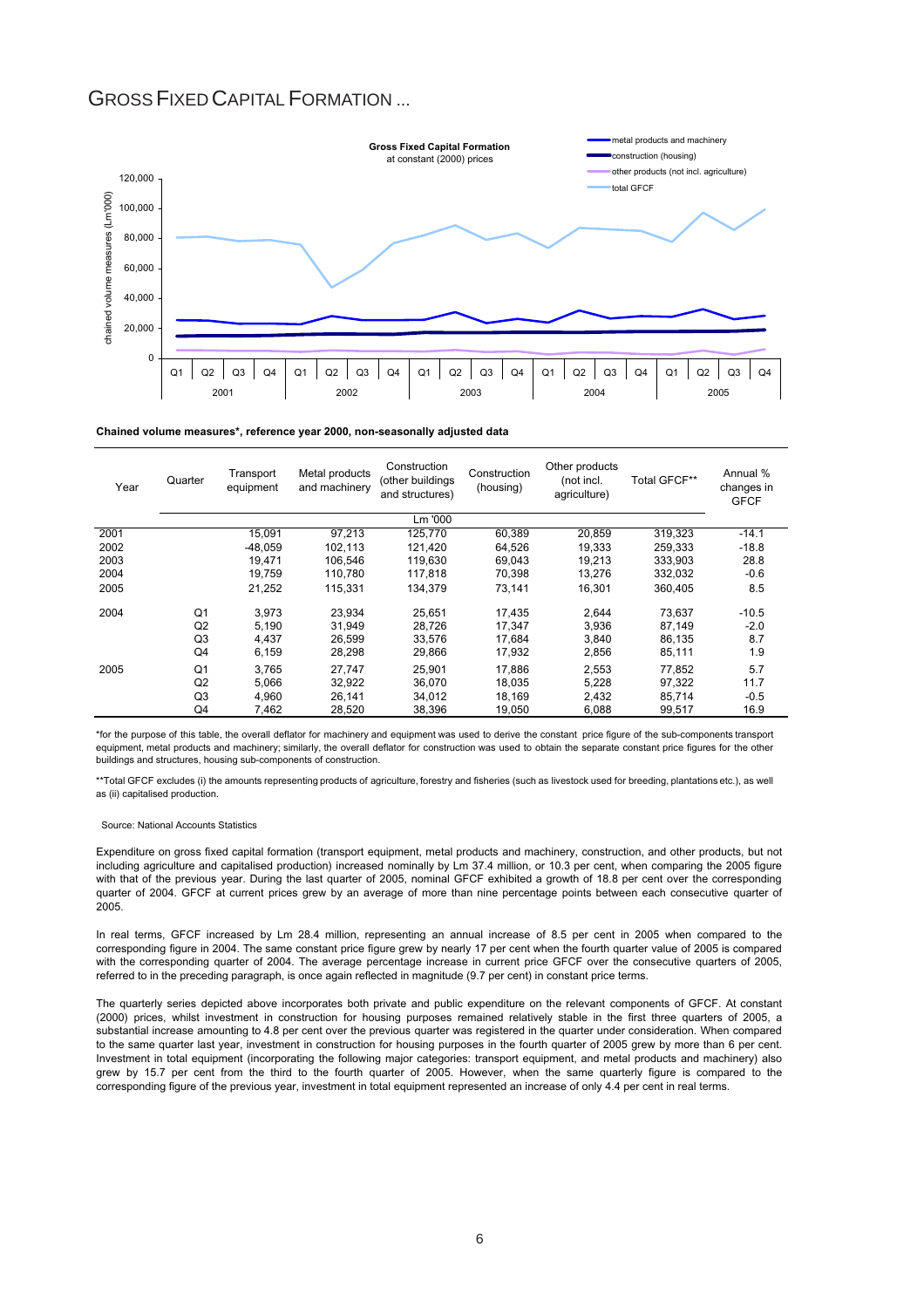## ... GROSS FIXED CAPITAL FORMATION



| Gross Fixed Capital Formation (GFCF) and GDP |  |  |  |  |  |
|----------------------------------------------|--|--|--|--|--|
|----------------------------------------------|--|--|--|--|--|

|        |                |                   | At current market prices | At constant (2000) prices       |          |                   |                     |            |                   |
|--------|----------------|-------------------|--------------------------|---------------------------------|----------|-------------------|---------------------|------------|-------------------|
| Period |                | <b>Total GFCF</b> | Annual %<br>changes      | <b>GDP</b><br><b>Total GFCF</b> |          | <b>Total GFCF</b> | Annual %<br>changes | <b>GDP</b> | <b>Total GFCF</b> |
|        | Lm '000        |                   | total GFCF               | Lm '000                         | % of GDP | Lm '000           | total GFCF          | Lm '000    | % of GDP          |
| 2001   |                | 330,820           | $-11.0$                  | 1,750,536                       | 18.9     | 319,323           | $-14.1$             | 1,706,294  | 18.7              |
| 2002   |                | 279,039           | $-15.7$                  | 1,821,244                       | 15.3     | 259,333           | $-18.8$             | 1,735,734  | 14.9              |
| 2003   |                | 361,202           | 29.4                     | 1,845,128                       | 19.6     | 333,903           | 28.8                | 1,691,070  | 19.7              |
| 2004   |                | 362,662           | 0.4                      | 1,847,437                       | 19.6     | 332,032           | $-0.6$              | 1,681,812  | 19.7              |
| 2005   |                | 400,081           | 10.3                     | 1,933,241                       | 20.7     | 360,405           | 8.5                 | 1,721,350  | 20.9              |
| 2004   | Q <sub>1</sub> | 80,386            | $-9.6$                   | 434,958                         | 18.5     | 73,637            | $-10.5$             | 396,188    | 18.6              |
|        | Q2             | 95,298            | $-1.1$                   | 460,619                         | 20.7     | 87,149            | $-2.0$              | 417,014    | 20.9              |
|        | Q <sub>3</sub> | 94,001            | 9.9                      | 483,406                         | 19.4     | 86,135            | 8.8                 | 436,180    | 19.7              |
|        | Q4             | 92,977            | 2.9                      | 468,454                         | 19.8     | 85,111            | 1.9                 | 432,430    | 19.7              |
| 2005   | Q <sub>1</sub> | 86,406            | 7.5                      | 436,698                         | 19.8     | 77,852            | 5.7                 | 400,277    | 19.4              |
|        | Q <sub>2</sub> | 108,004           | 13.3                     | 483,976                         | 22.3     | 97,322            | 11.7                | 424,036    | 23.0              |
|        | Q <sub>3</sub> | 95,196            | 1.3                      | 519,439                         | 18.3     | 85,714            | $-0.5$              | 454,220    | 18.9              |
|        | Q4             | 110,475           | 18.8                     | 493,128                         | 22.4     | 99,517            | 16.9                | 442,817    | 22.5              |

Note: Total GFCF excludes amounts representing products of agriculture, forestry and fisheries, as well as capitalized production.

Source: National Statistics Office

The preceding two graphs, (the first showing GFCF in absolute amounts, whilst the second expresses GFCF as a ratio of GDP) clearly demonstrate the extraordinary decline suffered by GFCF in the second quarter of 2002. This occurred as a result of the disposal of aircraft by the air-transport sub-sector during this particular quarter (the first column in the previous table clearly depicts in more detail, albeit on an annual basis, this particular movement in the transport equipment component of total GFCF).

The graph above also shows a significant increase in the total GFCF as a percentage of the GDP figure in the fourth quarter of 2005, following the decline in the same variable which was observed during quarter 3 of that same year. This occurred as a consequence of the combined opposite movements of the numerator and denominator of the ratio under consideration between the third and fourth quarter of 2005. Thus, during the relevant period, when compared with the previous quarter, total GFCF has increased, whilst GDP has decreased, regardless of whether these two magnitudes are expressed in current or constant prices. The percentage of GDP by total GFCF, when comparing the 2005 quarter figure with that of the corresponding quarter in 2004, showed a nearly three percentage point increase in this ratio; this change could be observed irrespective of whether the variables are expressed in current or constant prices.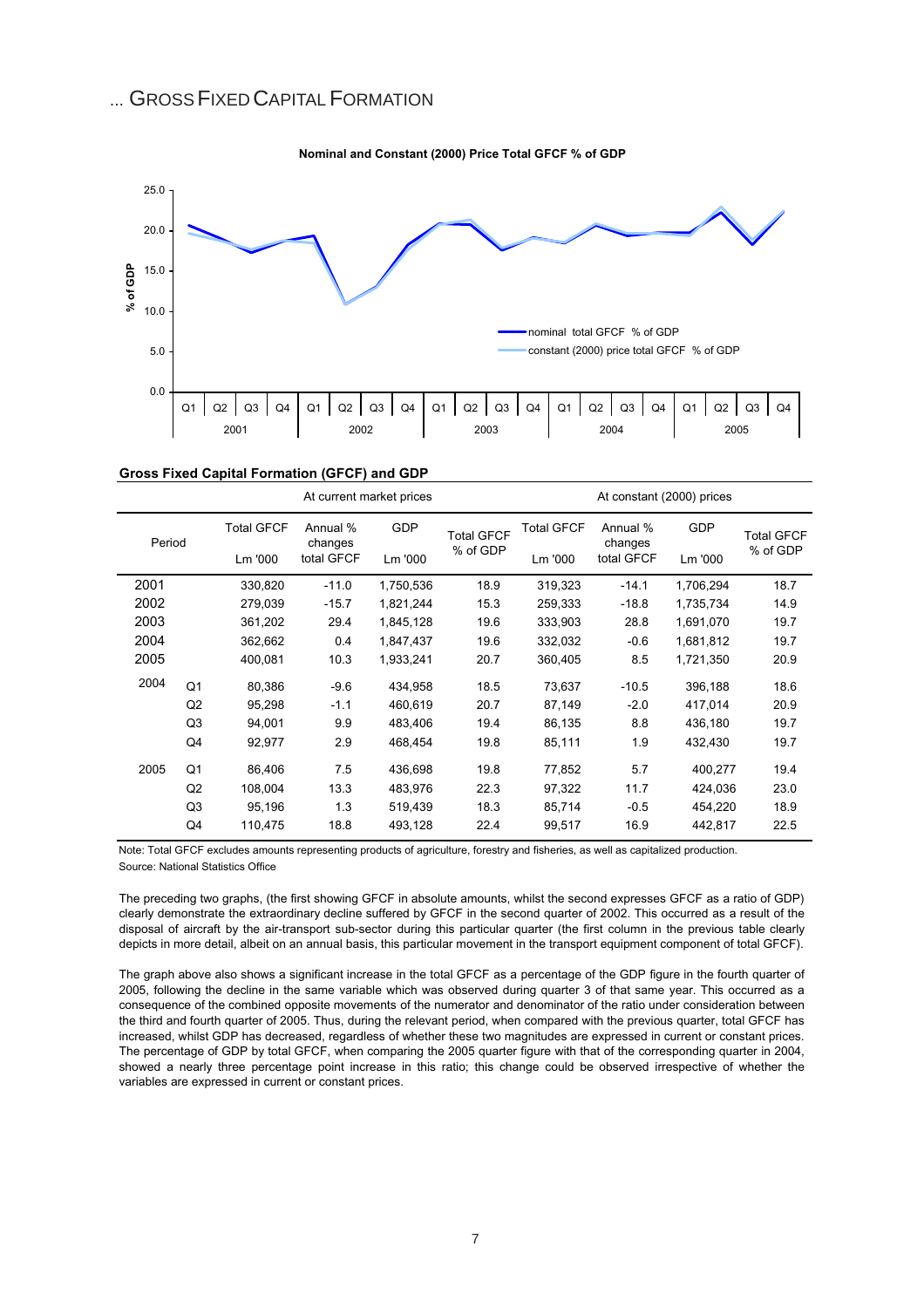# GOVERNMENT FINANCE

#### **General Government Sector data 2001-2005 Q4**



**General Government Sector data: annual and quarter changes**

| Year |                | Total revenue | Change | Total expenditure | Change                   | Deficit (-) / Surplus<br>$^{(+)}$ | Change                   | Debt $(*)$ |
|------|----------------|---------------|--------|-------------------|--------------------------|-----------------------------------|--------------------------|------------|
|      |                | Lm000's       | %      | Lm000's           | %                        | Lm000's                           | %                        | Lm000's    |
| 2001 |                | 639,452       | -      | 750,878           | $\overline{\phantom{a}}$ | $-111,426$                        | $\overline{\phantom{a}}$ | 1,072,925  |
| 2002 |                | 696.053       | 8.9    | 796.202           | 6.0                      | $-100, 149$                       | $-10.1$                  | 1,100,541  |
| 2003 |                | 717.638       | 3.1    | 904.034           | 13.5                     | $-186.395$                        | 86.1                     | 1,304,733  |
| 2004 |                | 793,791       | 10.6   | 887.413           | $-1.8$                   | -93,622                           | $-49.8$                  | 1,394,648  |
| 2005 |                | 851.282       | 7.2    | 915.028           | 3.1                      | $-63,746$                         | $-31.9$                  | 1,439,758  |
|      | Q <sub>1</sub> | 151.394       | $-0.9$ | 215.014           | 1.9                      | $-63,619$                         | 9.3                      | 1,327,452  |
|      | Q2             | 186.936       | 12.4   | 225.029           | $-0.1$                   | -38.092                           | $-35.4$                  | 1,379,358  |
| 2004 | Q <sub>3</sub> | 198.704       | 16.0   | 214.138           | 9.0                      | $-15.434$                         | $-39.0$                  | 1,393,476  |
|      | Q <sub>4</sub> | 256.756       | 13.0   | 233.232           | $-14.0$                  | 23,524                            | $-153.6$                 | 1,394,648  |
|      | Q <sub>1</sub> | 166.146       | 9.7    | 223.315           | 3.9                      | $-57,169$                         | $-10.1$                  | 1,426,209  |
| 2005 | Q2             | 199.303       | 6.6    | 239.921           | 6.6                      | -40.618                           | 6.6                      | 1,436,152  |
|      | Q <sub>3</sub> | 219.385       | 10.4   | 222.607           | 4.0                      | $-3,222$                          | $-79.1$                  | 1,428,910  |
|      | Q4             | 266.448       | 3.8    | 229.185           | $-1.7$                   | 37.263                            | 58.4                     | 1.439.758  |

(\*) Position at end of period.

Data are based on ESA95 methodology and are provisional.

The quarterly percentage changes are based on the same quarter for the previous year.

Source: National Statistics Office

The tables on Government finance data on this and the following sheets present aggregates (revenue, expenditure and debt positions and flows), which are based on ESA95 methodology. Therefore the data covers all the accounts of budgetary central government, the extra budgetary units (EBUs), as well as the local councils. The cash data from the Departmental Accounting System (DAS) has been adjusted for accruals, as well as for consolidation issues.

The debt and deficit data are in line with the Maastricht criteria. Indeed the end of year deficit data above corresponds to the figures in the table on government deficit and debt.

The data in this release are based on the latest available sources, and contain updates to the previous release in this series.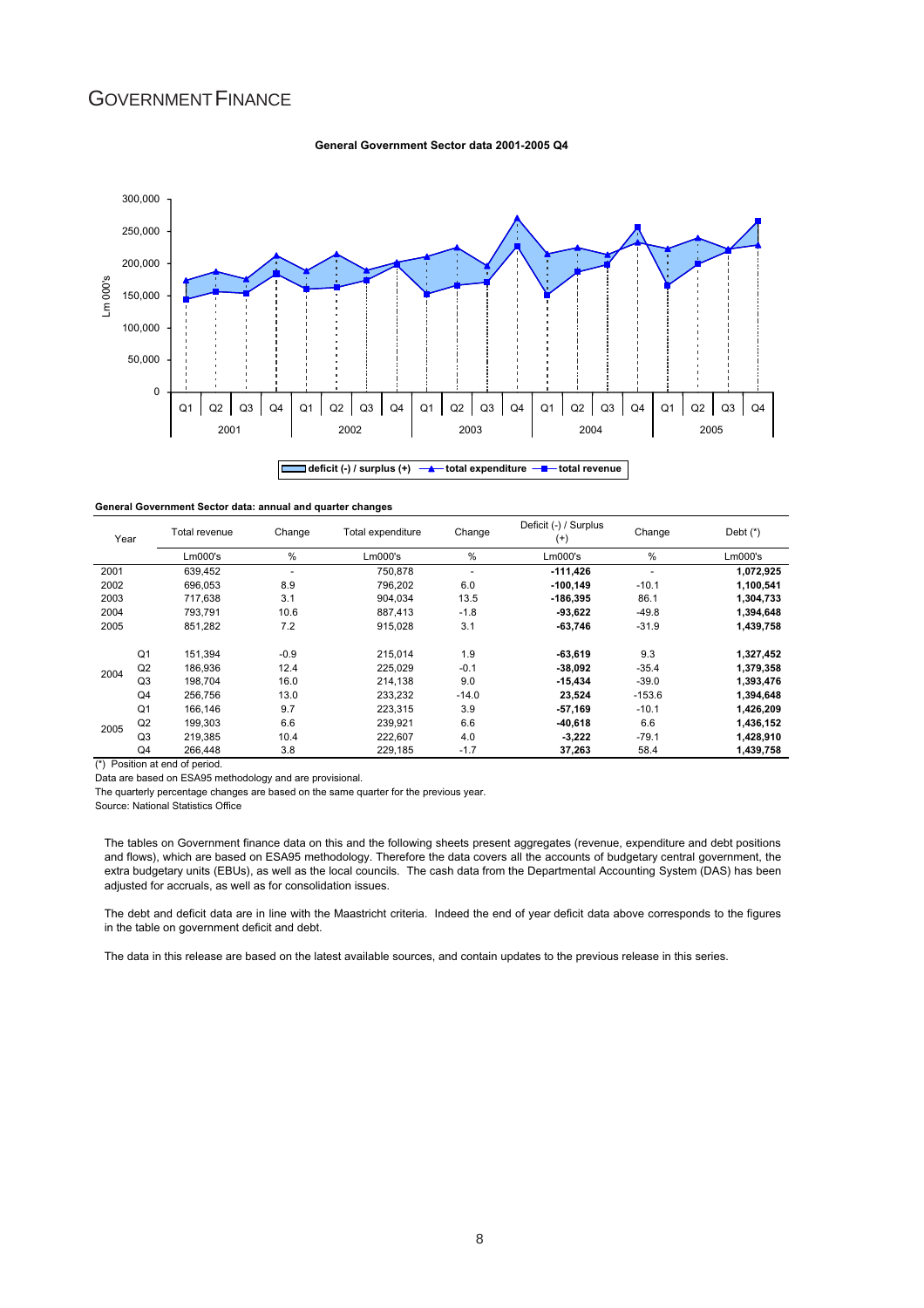## **GOVERNMENT REVENUE**



#### **Components of General Government Sector's revenue 2001-2005 Q4**

 $\Box$  social contributions receivable\*  $\Box$  taxes on production and imports  $\Box$  market output **□** property income, receivable □ current taxes on income, wealth, etc □ current transfers receivable

| Year |                | Market output | Taxes on<br>production and<br>imports | Property income,<br>receivable | Current taxes on<br>income, wealth,<br>etc.                                                   | Social<br>contributions<br>receivable* | Current and<br>capital transfers<br>receivable | <b>Total revenue</b> |
|------|----------------|---------------|---------------------------------------|--------------------------------|-----------------------------------------------------------------------------------------------|----------------------------------------|------------------------------------------------|----------------------|
|      |                |               |                                       |                                | Lm000's                                                                                       |                                        |                                                |                      |
| 2001 |                | 31,385        | 229,800                               | 46,764                         | 174,481                                                                                       | 146,067                                | 10,956                                         | 639,452              |
| 2002 |                | 32,790        | 249,881                               | 43,830                         | 206,786                                                                                       | 146,799                                | 15,967                                         | 696,053              |
| 2003 |                | 36,312        | 242,885                               | 49,350                         | 221.506                                                                                       | 150,094                                | 17.492                                         | 717,638              |
| 2004 |                | 42,217        | 279,240                               | 50,364                         | 222,486                                                                                       | 155,101                                | 44,383                                         | 793,791              |
| 2005 |                | 38,654        | 300,551                               | 28,892                         | 229,924                                                                                       | 171,488                                | 81,772                                         | 851,282              |
|      | Q <sub>1</sub> | 8,335         | 67,428                                | 16,759                         | 25,922                                                                                        | 29,839                                 | 3,111                                          | 151,394              |
|      | Q2             | 8,848         | 62,882                                | 10.693                         | 56.483                                                                                        | 39.108                                 | 8.921                                          | 186,936              |
| 2004 | Q <sub>3</sub> | 9.930         | 69,870                                | 8.260                          | 59,658                                                                                        | 39.097                                 | 11.889                                         | 198,704              |
|      | Q4             | 15,104        | 79,060                                | 14,652                         | 80,423                                                                                        | 47,056                                 | 20,460                                         | 256,756              |
|      | Q <sub>1</sub> | 9.108         | 67,627                                | 12.782                         | 22.438                                                                                        | 34.086                                 | 20,105                                         | 166,146              |
|      | Q2             | 7,135         | 68,976                                | 8,603                          | 58,591                                                                                        | 40,311                                 | 15,687                                         | 199,303              |
| 2005 | Q <sub>3</sub> | 8.675         | 80.969                                | 2.771                          | 67,141                                                                                        | 43.551                                 | 16,279                                         | 219,385              |
|      | Q4             | 13.737        | 82,980                                | 4,735                          | 81,755                                                                                        | 53,541                                 | 29,700                                         | 266,448              |
|      |                |               |                                       |                                | Data are based on ESA95 methodology and are consolidated within the General Government sector |                                        |                                                |                      |

Data are based on ESA95 methodology and are consolidated within the General Government sector.

Data are provisional.

\* Revenue Category 'Social contributions receivable' includes the Government's Treasury Pensions (as imputed social contributions). Source: National Statistics Office

Total General Government revenue for the fourth quarter of 2005 amounted to Lm266.4 million, an increase of Lm9.7 million, or 3.8 per cent compared to the fourth quarter of 2004. The main increases were reported under Taxes on Production and Imports (+Lm3.9 million or 5.0 per cent) due to higher revenue from VAT, and under Social Contributions Receivable (+Lm6.5 million or 13.8 per cent) and Current and Capital Transfers receivable (+Lm9.2 million or 45.2 per cent) due to higher revenue from EU funds and from the 5th Italian Protocol.

The data in the table above include updates, which were essentially due to the reclassification of certain transactions covering transfers from Central Government to the Extra Budgetary Units.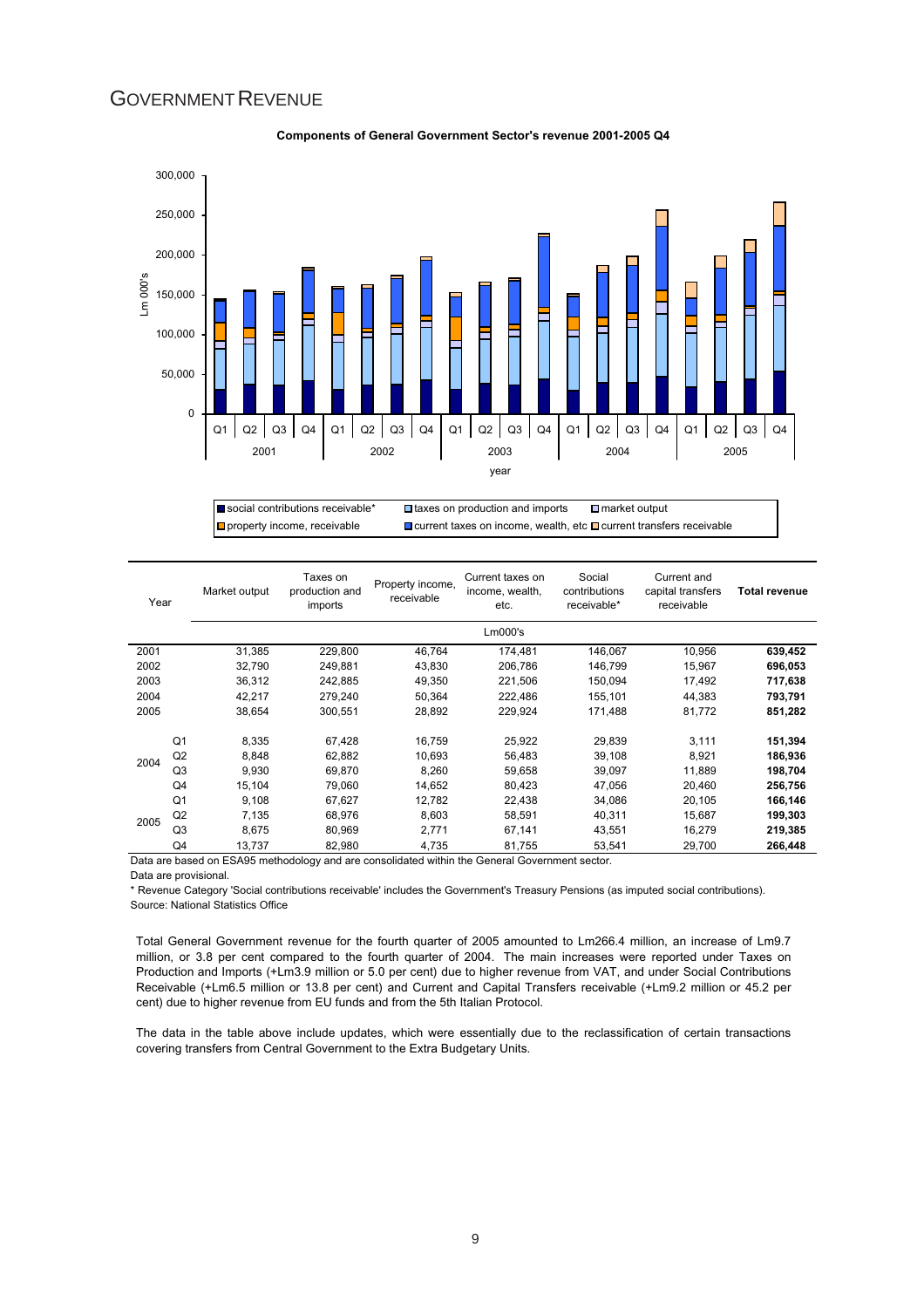## GOVERNMENT EXPENDITURE



## **Components of the General Government Sector's expenditure 2001-2005 Q4**

 $\square$  social benefits and social transfers in kind  $\square$  other\*

| Year |                | Compensation of<br>employees | Intermediate<br>consumption | Property income,<br>payable (incl<br>interest) | Gross capital<br>formation | Social benefits<br>and social<br>transfers in kind | Other*  | Total<br>expenditure |
|------|----------------|------------------------------|-----------------------------|------------------------------------------------|----------------------------|----------------------------------------------------|---------|----------------------|
|      |                |                              |                             |                                                | Lm000's                    |                                                    |         |                      |
| 2001 |                | 257,704                      | 73,853                      | 61,568                                         | 67,227                     | 222,901                                            | 67,624  | 750,878              |
| 2002 |                | 265,227                      | 81,540                      | 67,693                                         | 82,293                     | 232,497                                            | 66.952  | 796,202              |
| 2003 |                | 277,623                      | 89,619                      | 67,307                                         | 96,670                     | 245,420                                            | 127,395 | 904,034              |
| 2004 |                | 282,014                      | 104,930                     | 74,385                                         | 78,332                     | 254,923                                            | 92,829  | 887,413              |
| 2005 |                | 285,929                      | 103,863                     | 76,645                                         | 94,292                     | 267,982                                            | 86,317  | 915,028              |
|      | Q <sub>1</sub> | 70.939                       | 25,944                      | 18,537                                         | 17,453                     | 64,315                                             | 17,825  | 215,014              |
| 2004 | Q2             | 69.016                       | 25,471                      | 18.592                                         | 19.745                     | 65,971                                             | 26,233  | 225,029              |
|      | Q3             | 69.922                       | 23,229                      | 19.059                                         | 24,531                     | 59,629                                             | 17,768  | 214,138              |
|      | Q4             | 72,136                       | 30,287                      | 18,197                                         | 16,603                     | 65,007                                             | 31,002  | 233,232              |
|      | Q <sub>1</sub> | 70,537                       | 22,622                      | 16,411                                         | 22,443                     | 67,001                                             | 24,302  | 223,315              |
|      | Q2             | 72,224                       | 25,742                      | 21,207                                         | 28,930                     | 68,965                                             | 22,852  | 239,921              |
| 2005 | Q <sub>3</sub> | 71.028                       | 25.529                      | 18,286                                         | 26,274                     | 61,676                                             | 19.814  | 222,607              |
|      | Q4             | 72,140                       | 29,970                      | 20,741                                         | 16,645                     | 70,341                                             | 19,349  | 229,185              |

Data are based on ESA95 methodology and are consolidated.

Data are provisional.

\* Expenditure Category 'Other' includes subsidies payable and recurrent and capital transfers.

Source: National Statistics Office

Total expenditure during the fourth quarter of 2005 amounted to Lm229.2 million, a decrease of Lm4.0 million, or 1.7 per cent over the fourth quarter of 2004.

The main deccrease was due to the Other category (-Lm11.7 million or 37.6 per cent), resulting from lower expenditure on recurrent and capital transfers. On the other hand increases were reported under social benefits (+Lm5.3 million or 8.2 per cent) and property income payable (+Lm2.5 million or 14.0 per cent).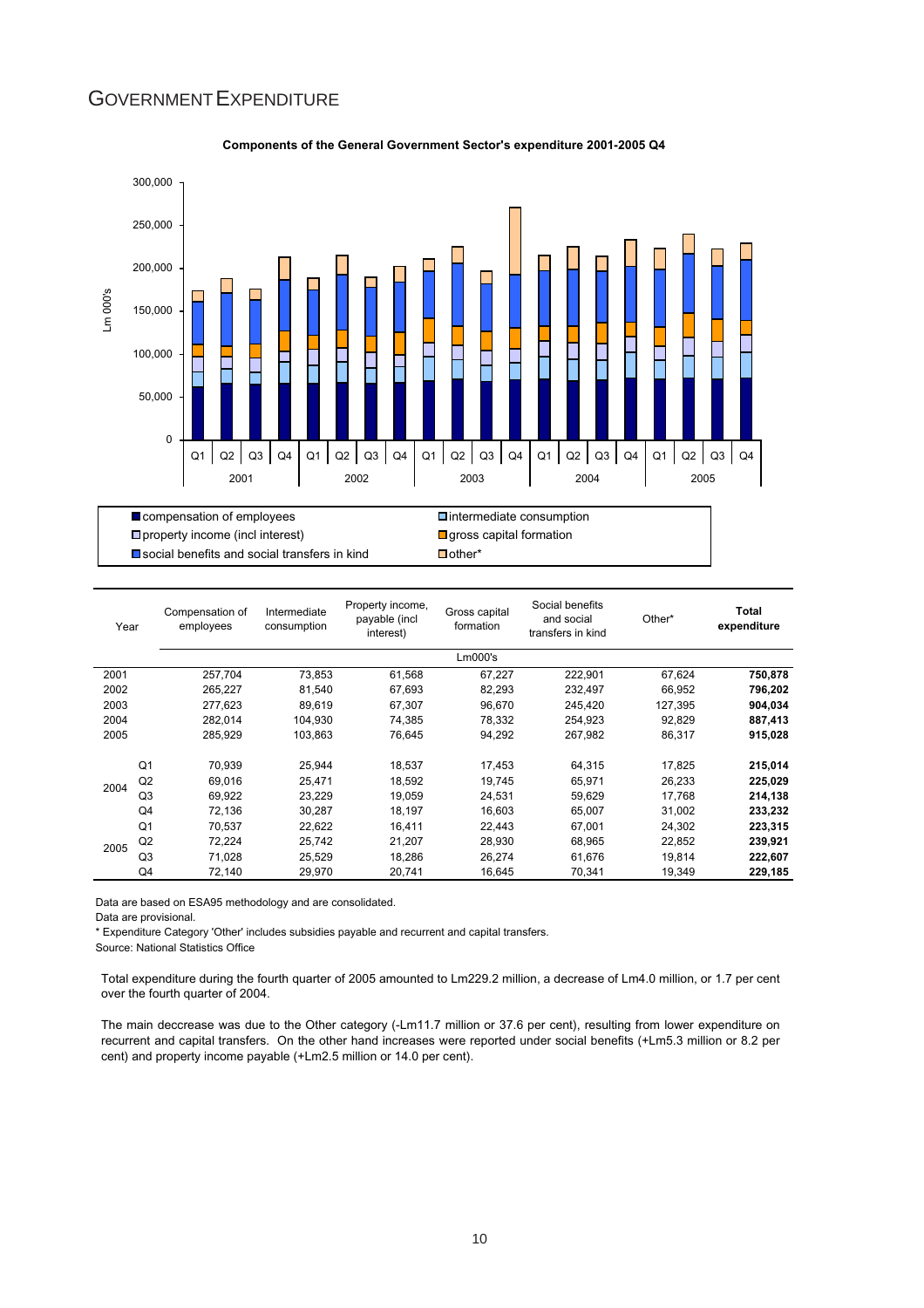# GOVERNMENT DEBT

## **General Government debt and debt guarantees**

|      |                |            |           |                                                                       |           | Lm 000's                                |
|------|----------------|------------|-----------|-----------------------------------------------------------------------|-----------|-----------------------------------------|
|      |                |            |           | Debt position of Central Government Sector (S.1311) (Including EBU's) |           |                                         |
|      |                |            | Domestic  |                                                                       | Foreign   | <b>Total Central</b><br>Government debt |
|      |                | short-term | long-term | short-term                                                            | long-term | outstanding                             |
|      | Q <sub>1</sub> | 265,616    | 845,671   | 0                                                                     | 68,681    | 1,179,968                               |
| 2003 | Q2             | 289,716    | 854,585   | 0                                                                     | 90,227    | 1,234,528                               |
|      | Q <sub>3</sub> | 269,502    | 898,954   | 0                                                                     | 88,337    | 1,256,793                               |
|      | Q4             | 287,549    | 930,479   | 0                                                                     | 86,010    | 1,304,038                               |
|      | Q <sub>1</sub> | 312,554    | 930,211   | 0                                                                     | 83,996    | 1,326,761                               |
| 2004 | Q2             | 318,512    | 977,498   | 0                                                                     | 82,661    | 1,378,671                               |
|      | Q3             | 311,562    | 1,000,302 | 0                                                                     | 80,930    | 1,392,794                               |
|      | Q4             | 285,221    | 1,029,487 | 0                                                                     | 79,259    | 1,393,967                               |
|      | Q <sub>1</sub> | 274,133    | 1,073,919 | 0                                                                     | 77,475    | 1,425,526                               |
| 2005 | Q2             | 251,121    | 1,108,093 | 0                                                                     | 76,253    | 1,435,468                               |
|      | Q3             | 211,527    | 1,141,621 | 0                                                                     | 75,076    | 1,428,224                               |
|      | Q4             | 223,473    | 1,142,043 | 0                                                                     | 73,555    | 1,439,071                               |

**Debt position of Local Government Sector (S.1313)**

|      |                | Domestic   |           | Foreign      |           | <b>Total Local</b><br>Government debt |
|------|----------------|------------|-----------|--------------|-----------|---------------------------------------|
|      |                | short-term | long-term | short-term   | long-term | outstanding                           |
|      | Q1             | 229        | 354       | $\Omega$     | 0         | 583                                   |
| 2003 | Q2             | 206        | 416       | 0            | 0         | 622                                   |
|      | Q <sub>3</sub> | 182        | 477       | $\mathbf{0}$ | 0         | 659                                   |
|      | Q4             | 158        | 538       | 0            | 0         | 696                                   |
|      | Q1             | 164        | 527       | 0            | 0         | 691                                   |
| 2004 | Q2             | 171        | 516       | $\Omega$     | 0         | 686                                   |
|      | Q <sub>3</sub> | 177        | 504       | 0            | 0         | 682                                   |
|      | Q4             | 187        | 493       | $\Omega$     | 0         | 681                                   |
|      | Q1             | 188        | 495       | 0            | 0         | 682                                   |
| 2005 | Q2             | 188        | 496       | $\Omega$     | 0         | 684                                   |
|      | Q <sub>3</sub> | 189        | 497       | $\mathbf{0}$ | 0         | 686                                   |
|      | Q4             | 189        | 499       | 0            | 0         | 688                                   |

## **Debt position of General Government Sector (S.13) and guaranteed debt**

|      |                |            | Domestic  |            | Foreign   | <b>Total General</b><br>Government debt | Outstanding balances on<br>Government guaranteed |  |
|------|----------------|------------|-----------|------------|-----------|-----------------------------------------|--------------------------------------------------|--|
|      |                | short-term | long-term | short-term | long-term | outstanding                             | debt                                             |  |
|      | Q <sub>1</sub> | 265,845    | 846,025   | 0          | 68,681    | 1,180,551                               | 344,159                                          |  |
| 2003 | Q2             | 289,922    | 855.001   | 0          | 90.227    | 1,235,150                               | 325,480                                          |  |
|      | Q <sub>3</sub> | 269,684    | 899.431   | 0          | 88,337    | 1,257,452                               | 324,085                                          |  |
|      | Q4             | 287,707    | 931,017   | 0          | 86,010    | 1,304,733                               | 273,312                                          |  |
|      | Q <sub>1</sub> | 312,718    | 930,738   | 0          | 83,996    | 1,327,452                               | 265,722                                          |  |
| 2004 | Q2             | 318,683    | 978,014   | 0          | 82,661    | 1,379,358                               | 304,261                                          |  |
|      | Q <sub>3</sub> | 311,739    | 1,000,806 | 0          | 80,930    | 1,393,476                               | 305,034                                          |  |
|      | Q4             | 285,408    | 1,029,980 | 0          | 79,259    | 1,394,648                               | 303,534                                          |  |
|      | Q <sub>1</sub> | 274,320    | 1,074,413 | 0          | 77,475    | 1,426,209                               | 299,907                                          |  |
| 2005 | Q2             | 251,310    | 1,108,589 | 0          | 76,253    | 1,436,152                               | 297,630                                          |  |
|      | Q3             | 211,716    | 1,142,118 | 0          | 75,076    | 1,428,910                               | 327,378                                          |  |
|      | Q4             | 223,662    | 1,142,542 | 0          | 73,555    | 1,439,758                               | 308,587                                          |  |

Notes:

1 Debt Position is taken at Nominal Value, in line with Maastricht debt provisions; at the end of the period indicated.

 $2$  All debt positions are consolidated between the different sub-sectors of general government.

3 As from Q4 2003, the debt assumption of the ex shipyards' loans has been included with the debt balances of Central Government.

<sup>4</sup> Data are subject to revision.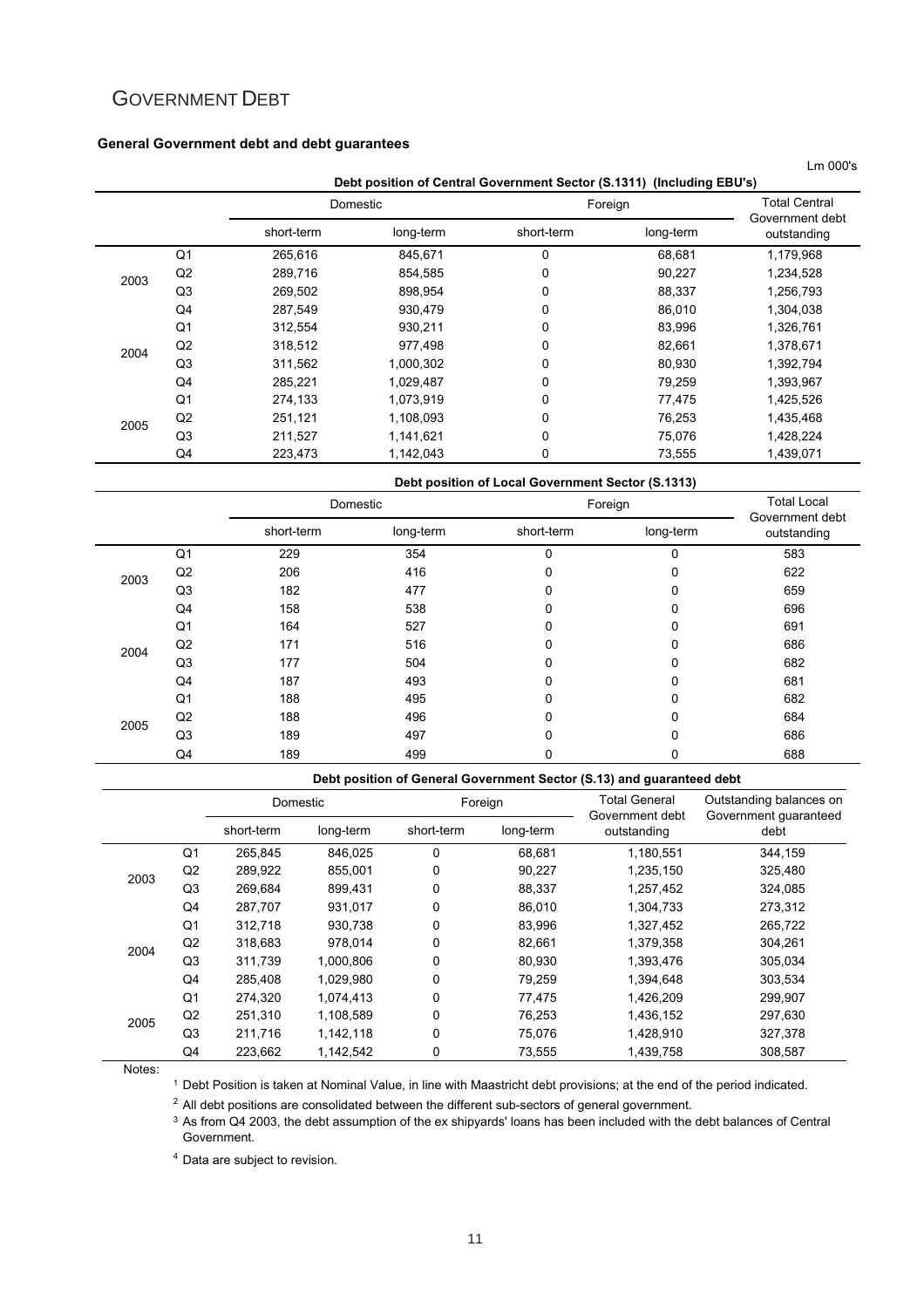## GOVERNMENT DEFICIT AND DEBT

**General Government deficit and debt as a % of GDP 2002-2005**



**Transition between Consolidated Fund deficit and General Government deficit**

|                                                                                | 2002           | 2003       | 2004        | 2005                |   |
|--------------------------------------------------------------------------------|----------------|------------|-------------|---------------------|---|
| <b>Structural Deficit of Consolidated Fund Transactions</b>                    | $-87,675$      | $-105,445$ | $-94,018$   | $-75,314$           |   |
| Adjustments to the Consolidated Fund:                                          |                |            |             |                     |   |
| Loans granted (+)                                                              | 9,539          | 4,095      | $\Omega$    | $0-1$               |   |
| Loans repayments (-)                                                           | $\Omega$       | $-153$     | $-114$      | $-3002$             |   |
| Equities, acquisitions (+)                                                     | 35             | 12         | 12          | 12                  | 3 |
| Equities, sales (-)                                                            | $\Omega$       | $\Omega$   | $\Omega$    | $\Omega$            |   |
| Other financial transactions                                                   | $-397$         | $\Omega$   | $-1,458$    | $-676$ $4$          |   |
| Difference interest paid (+) and interest accrued (-)                          | 361            | $-2,279$   | $-1,545$    | $-987$ <sup>5</sup> |   |
| Other accounts receivable (+) and payable (-)                                  | 3.760          | $-13,100$  | 4,218       | $-5,363$ $6$        |   |
| Net Borrowing (-) / Net Lending (+) of public entities forming part of Central |                |            |             |                     |   |
| Government                                                                     | $-15.189$      | $-19,320$  | $-2.798$    | $11,857$ $^7$       |   |
| Other adjustments (+/-)                                                        |                |            |             |                     |   |
| Treasury Clearance Fund flows in deposits accounts                             | $-127$         | 748        | $-802$      | 4,376               |   |
| Treasury Clearance Fund flows in advance accounts                              | 364            | 651        | 760         | 8,135               |   |
| Treasury Clearance Fund flows in unallocated stores                            | $\overline{2}$ | 106        | 17          | 1,085               |   |
| Sinking Fund interests' received                                               | $\Omega$       | 1,756      | 1,905       | 1,769               |   |
| Malta International Airport special dividend                                   | $-11,287$      | 0          | 0           | 0                   |   |
| Malta Shipyards adjustment                                                     | 0              | $-52,933$  | $\mathbf 0$ | $\mathbf 0$         |   |
| Adjustment Stock premium proceeds                                              | 0              | 0          | 0           | $-9.665$            |   |
| Adjustment of 3G Licenses                                                      | 0              | 0          | 0           | $-4,889$            |   |
| Payables charged to the consolidated fund                                      | 0              | 0          | $\mathbf 0$ | 6,938               |   |
| Loan Write-off                                                                 | $\Omega$       | 0          | $\Omega$    | $-64$               |   |
| <b>Debt Cancellation</b>                                                       | $\Omega$       | 0          | $\Omega$    | $-545$              |   |
| Privatisation expenses                                                         | 0              | 0          | $\Omega$    | $-317$              |   |
| Net Borrowing (-) / Net Lending (+) of Central Government (S.1311)             | $-100.614$     | $-185,861$ | $-93,822$   | $-63,948$           |   |
| Net Borrowing (-) / Net Lending (+) of Local Government (S.1313)               | 465            | $-534$     | 200         | 202                 |   |
| Net Borrowing (-) / Net Lending (+) of General Government (S.13)               | $-100, 149$    | $-186,395$ | -93.622     | $-63,746$           |   |
| as a % of GDP                                                                  | 5.6            | 10.2       | 5.1         | 3.3                 |   |
| General Government (S.13) Debt                                                 | 1.100.541      | 1,304,733  | 1,394,648   | 1,439,758           |   |
| as a % of GDP                                                                  | 61.2           | 71.3       | 76.2        | 74.7                |   |

1. Consolidated Fund loans to Malta Drydocks, Malta Shipbuilding and Gozo Ferries Co. Ltd. (all 100% Government owned).

2. Repayments of loans made by Malta Government Investments Ltd / Malta Development Corporation, Malpro Ltd and Water Services Corporation.

3. Acquisition of shares in Multilateral Investment Guarantee Agency (subscription shares), European Bank for Reconstruction and Development.

(subsriptions shares), and Malta Government Privatisation plc. (increase in shareholding).

4. Non-trading profits included in Central Bank of Malta transfers to Government.

5. Difference between the interest paid and accrued of the Treasury Bills, Malta Government Stocks and Foreign Loans.

6. Accruals adjustment for the main revenue earning and spending departments.

7. The net borrowing (-) / net lending (+) of the extra budgetary units forming part of the cental government sector (based on a delimitation exercise).

\* Data for 2002 to 2003 is final. Data for 2004 to 2005 is half-finalised.

\*\* GDP News Release No. 47/2006 dated 10th March 2006.

This table explains the transition from the structural deficit of the consolidated fund, to the deficit position for the General Government sector. At the end<br>of 2005, the nominal General Government gross consolidated deb year was of Lm63.7 million, or 3.3 per cent of GDP.

Malta reports its debt and deficit levels twice a year. The data on this sheet is extracted from the last update submitted to the Commission on 1st April 2006.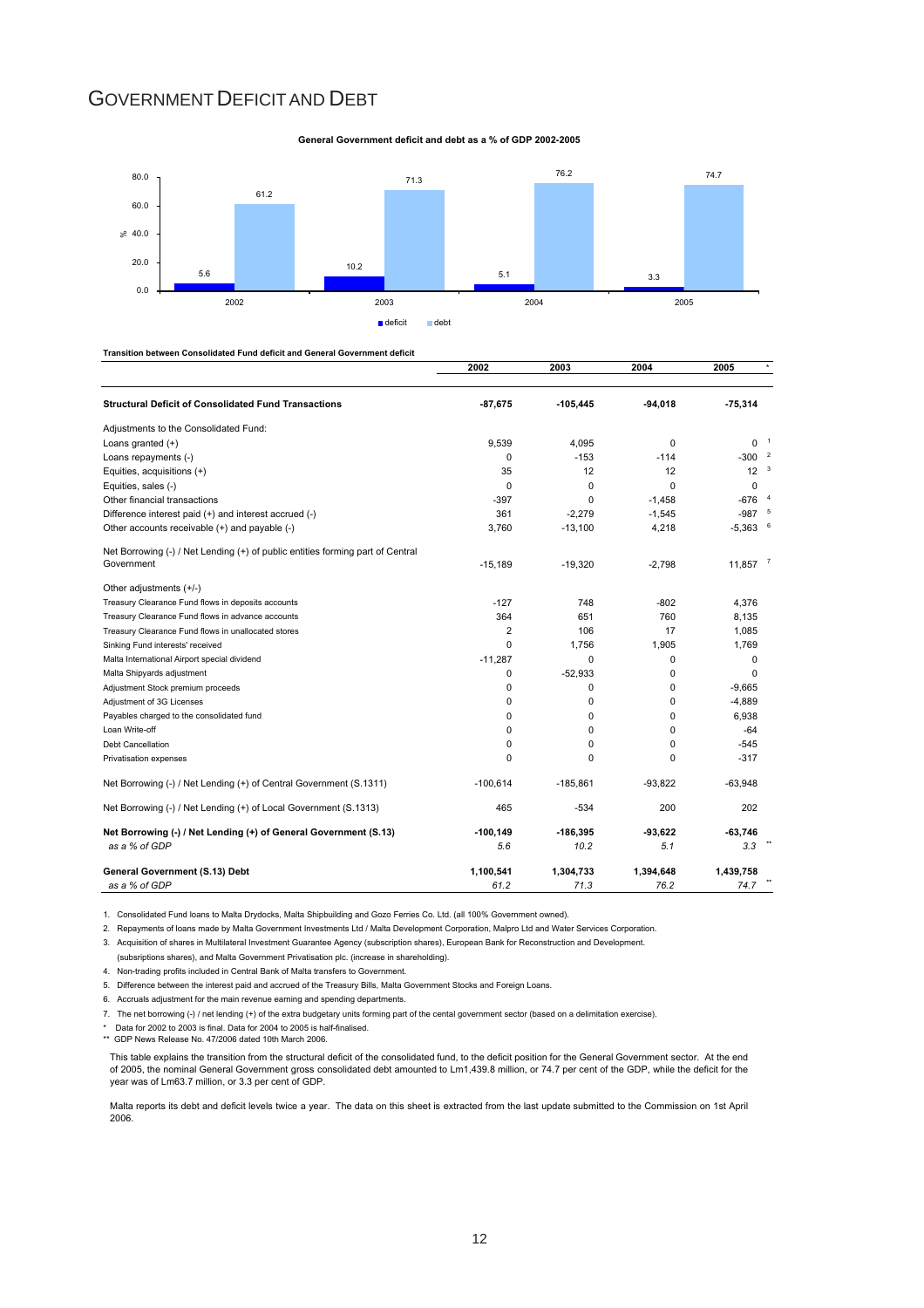# BALANCE OF PAYMENTS



current account balance **trade in goods and services (net)** - income (net) **-** current account balance as a % of the GDP (right axis)

## **Current Account balance**

Lm thousand

|                   |                | Trade in goods and services (net) |          | Income     | Transfers (net) |            |           | Current<br>Account | Gross<br>Domestic | Balance as<br>a % of the |         |
|-------------------|----------------|-----------------------------------|----------|------------|-----------------|------------|-----------|--------------------|-------------------|--------------------------|---------|
|                   |                | Goods                             | Services | Total      | (net)           | Government | Other     | Total              | Balance           | Product *                | GDP     |
| 2000              |                | $-330.994$                        | 147.800  | $-183.194$ | $-50,352$       | 347        | 11.896    | 12.243             | $-221.303$        | 1.713.464                | $-12.9$ |
| 2001              |                | $-254.665$                        | 159,274  | $-95,391$  | 16,509          | 3,595      | 74        | 3,669              | $-75,213$         | 1,750,536                | $-4.3$  |
| 2002              |                | $-154.247$                        | 180.685  | 26.438     | 10,695          | 3.152      | $-16.181$ | $-13,029$          | 24,104            | 1,821,241                | 1.3     |
| 2003              |                | $-259,148$                        | 194,397  | $-64.751$  | $-4.866$        | 8,927      | $-22,843$ | $-13,916$          | $-83.533$         | 1,845,127                | $-4.5$  |
| 2004 <sup>p</sup> |                | $-327,211$                        | 198,932  | $-128,279$ | 8,362           | $-688$     | $-19,463$ | $-20,151$          | $-140.068$        | 1,847,438                | $-7.6$  |
| 2005 <sup>p</sup> |                | $-417,735$                        | 197,520  | $-220,215$ | $-2,804$        | 7,355      | 2,627     | 9,982              | $-213,037$        | 1,933,241                | $-11.0$ |
| 2003              | Q <sub>1</sub> | $-65.798$                         | 8.810    | $-56.988$  | 10,414          | $-492$     | $-3.745$  | $-4.237$           | $-50.811$         | 425.141                  | $-12.0$ |
|                   | Q2             | $-76,682$                         | 54,289   | $-22,393$  | $-3,004$        | 5,013      | $-3,094$  | 1.919              | $-23,478$         | 462.940                  | $-5.1$  |
|                   | Q3             | $-63,837$                         | 110,350  | 46,513     | 7.852           | 2.806      | $-6.255$  | $-3,449$           | 50.916            | 486.432                  | 10.5    |
|                   | Q4             | $-52.831$                         | 20.949   | $-31.882$  | $-20.128$       | 1.600      | $-9.749$  | $-8,149$           | $-60.159$         | 470.614                  | $-12.8$ |
| 2004 <sup>p</sup> | Q1             | $-36,666$                         | 14,941   | $-21,725$  | 1,777           | 2,222      | $-7,367$  | $-5,145$           | $-25,093$         | 434,958                  | $-5.8$  |
|                   | Q2             | $-95,511$                         | 60,584   | $-34,927$  | 27,824          | 561        | $-4,529$  | $-3,968$           | $-11,071$         | 460,619                  | $-2.4$  |
|                   | Q3             | $-75,785$                         | 101,240  | 25.455     | $-28,198$       | $-126$     | $-1.735$  | $-1.861$           | $-4.604$          | 483,407                  | $-1.0$  |
|                   | Q4             | $-119.249$                        | 22,167   | $-97,082$  | 6,959           | $-3,345$   | $-5,832$  | $-9,177$           | $-99,300$         | 468,454                  | $-21.2$ |
| 2005 <sup>p</sup> | Q <sub>1</sub> | $-87,638$                         | 19,317   | $-68,321$  | 11,938          | $-5,380$   | 409       | $-4,971$           | $-61,354$         | 436,698                  | $-14.0$ |
|                   | Q2             | $-100.983$                        | 59.958   | $-41.025$  | $-8,027$        | 342        | 703       | 1.045              | $-48.007$         | 483.976                  | $-9.9$  |
|                   | Q3             | $-100,564$                        | 98,350   | $-2,214$   | 19,176          | 4,668      | 577       | 5,245              | 22,207            | 519,439                  | 4.3     |
|                   | Q4             | $-128,550$                        | 19.895   | $-108,655$ | $-25,891$       | 7,725      | 938       | 8.663              | $-125,883$        | 493,129                  | $-25.5$ |

<sup>p</sup> provisional

Provisional figures on the international economic and financial transactions of Malta for the last quarter of 2005 reveal a deterioration in the current account balance of Lm26.6 million, from a net deficit of Lm99.3 million during the December 2004 quarter to one of Lm125.9 million during the relative quarter in 2005.

Contributing towards this deterioration was essentially a turnaround in the net balance of the income account as well as an expansion in the visible trade gap of the goods account. In fact, the net balance in the income account worsened by Lm32.9 million, from a net surplus of Lm7.0 million during the fourth quarter of 2004 to a net deficit of Lm25.9 million during the December quarter in 2005; while that in the goods account deteriorated by Lm9.3 million, from a net deficit of Lm119.2 million during the last quarter of 2004 to one of Lm128.6 million during the corresponding quarter in 2005.

As a result, the ratio of the current account balance to the gross domestic product rose from a negative figure of 21.2 per cent during the December 2004 quarter to a negative value of 25.5 percent during the same quarter in 2005.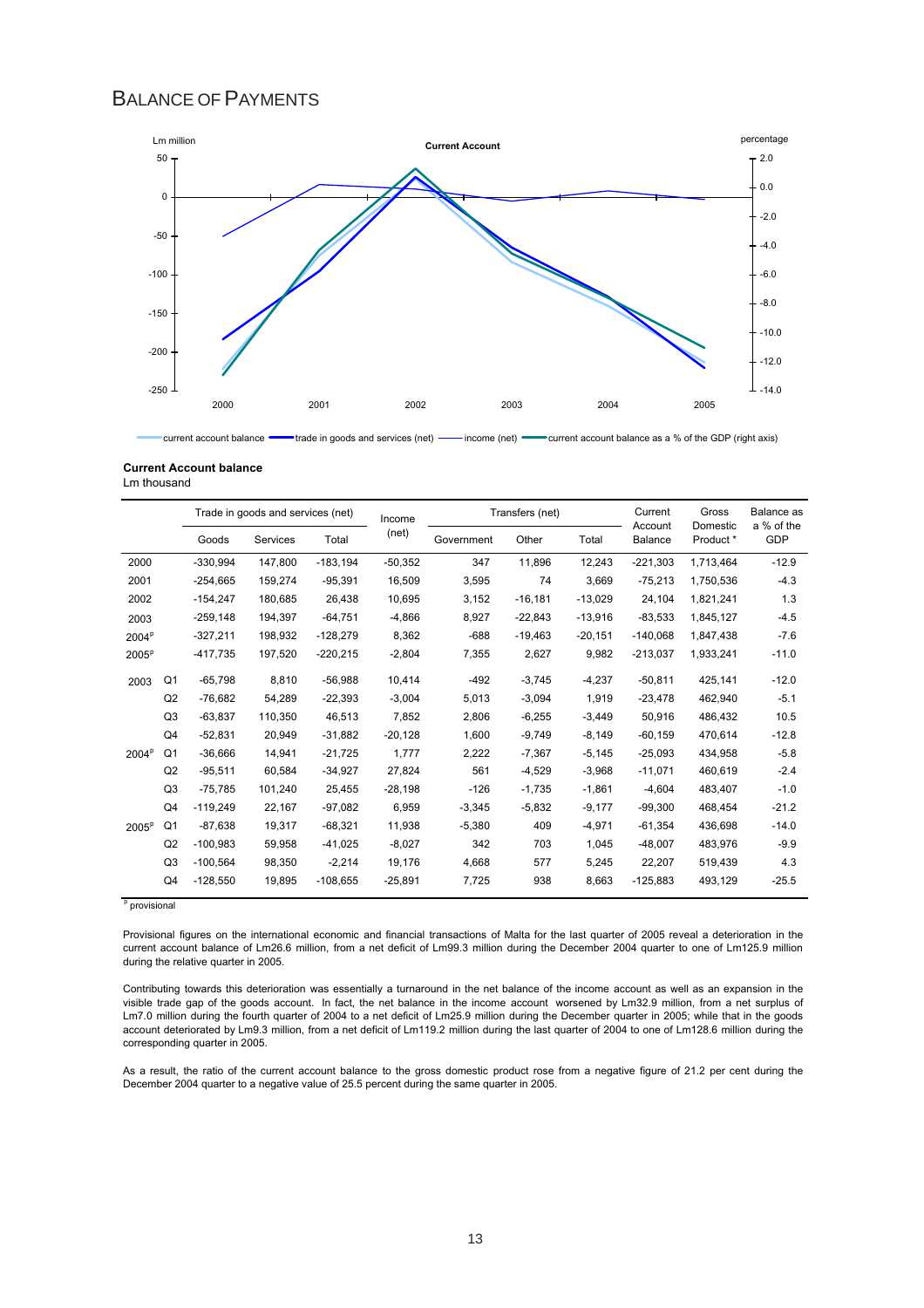# MERCHANDISETRADE

**Imports and total exports**

![](_page_14_Figure_2.jpeg)

## **Balance of trade**

|                   |                |                | <b>Imports</b>  |                | <b>Exports</b>  |                             | Trade gap       |  |
|-------------------|----------------|----------------|-----------------|----------------|-----------------|-----------------------------|-----------------|--|
|                   |                | <b>Imports</b> | % change        | <b>Exports</b> | % change        | <b>Excess of</b><br>imports | % change        |  |
|                   |                |                | over prev. year |                | over prev. year | over exports                | over prev. year |  |
| 2001              |                | 1,225,159      | $-17.9$         | 880,648        | $-17.9$         | 344,511                     | $-18.0$         |  |
| 2002              |                | 1,227,458      | 0.2             | 960,728        | 9.1             | 266,730                     | $-22.6$         |  |
| 2003              |                | 1,281,279      | 4.4             | 928,312        | $-3.4$          | 352,967                     | 36.2            |  |
| 2004 <sup>P</sup> |                | 1,309,608      | 2.2             | 906,154        | $-2.4$          | 403.454                     | 14.3            |  |
| 2005 <sup>p</sup> |                | 1,318,644      | 0.7             | 822,098        | $-9.3$          | 496.546                     | 23.1            |  |
| 2004 <sup>p</sup> | Q <sub>1</sub> | 312,880        | 1.7             | 235,753        | 6.7             | 77,127                      | $-10.9$         |  |
|                   | Q <sub>2</sub> | 327,466        | $-1.7$          | 223,770        | $-4.2$          | 103,696                     | 3.9             |  |
|                   | Q3             | 310,534        | $-2.8$          | 222,077        | $-3.5$          | 88,457                      | $-1.1$          |  |
|                   | Q4             | 358,728        | 11.8            | 224,554        | $-7.9$          | 134,174                     | 13.9            |  |
| 2005 <sup>p</sup> | Q <sub>1</sub> | 292,191        | $-6.6$          | 186,864        | $-20.7$         | 105,327                     | 36.6            |  |
|                   | Q2             | 332,002        | 1.4             | 209.569        | $-6.3$          | 122.433                     | 18.1            |  |
|                   | Q <sub>3</sub> | 318,163        | 2.5             | 204,314        | $-8.0$          | 113,849                     | 28.7            |  |
|                   | Q4             | 376,289        | 4.9             | 221,350        | $-1.4$          | 154,939                     | 15.5            |  |

At the end of 2005, imports amounted to Lm1,318.6, showing a minimal increase of 0.7 per cent or Lm9.0 million over 2004. Exports stood at Lm822.1 million meaning Lm84.1 million or 9.3 per cent less than 2004.

The visible trade gap widened by Lm93.1 million or 23.1 per cent to Lm496.5 million.

During the last quarter of 2005, imports went up by Lm17.6 million or 4.9 per cent over the corresponding quarer of last year. Exports went down by Lm3.2 million, which amounts to 1.4 per cent.

The visible trade gap for the last quarter of 2005 stood at Lm154.9 million which is 15.5 per cent higher or Lm20.8 million than the corresponding quarter of 2004.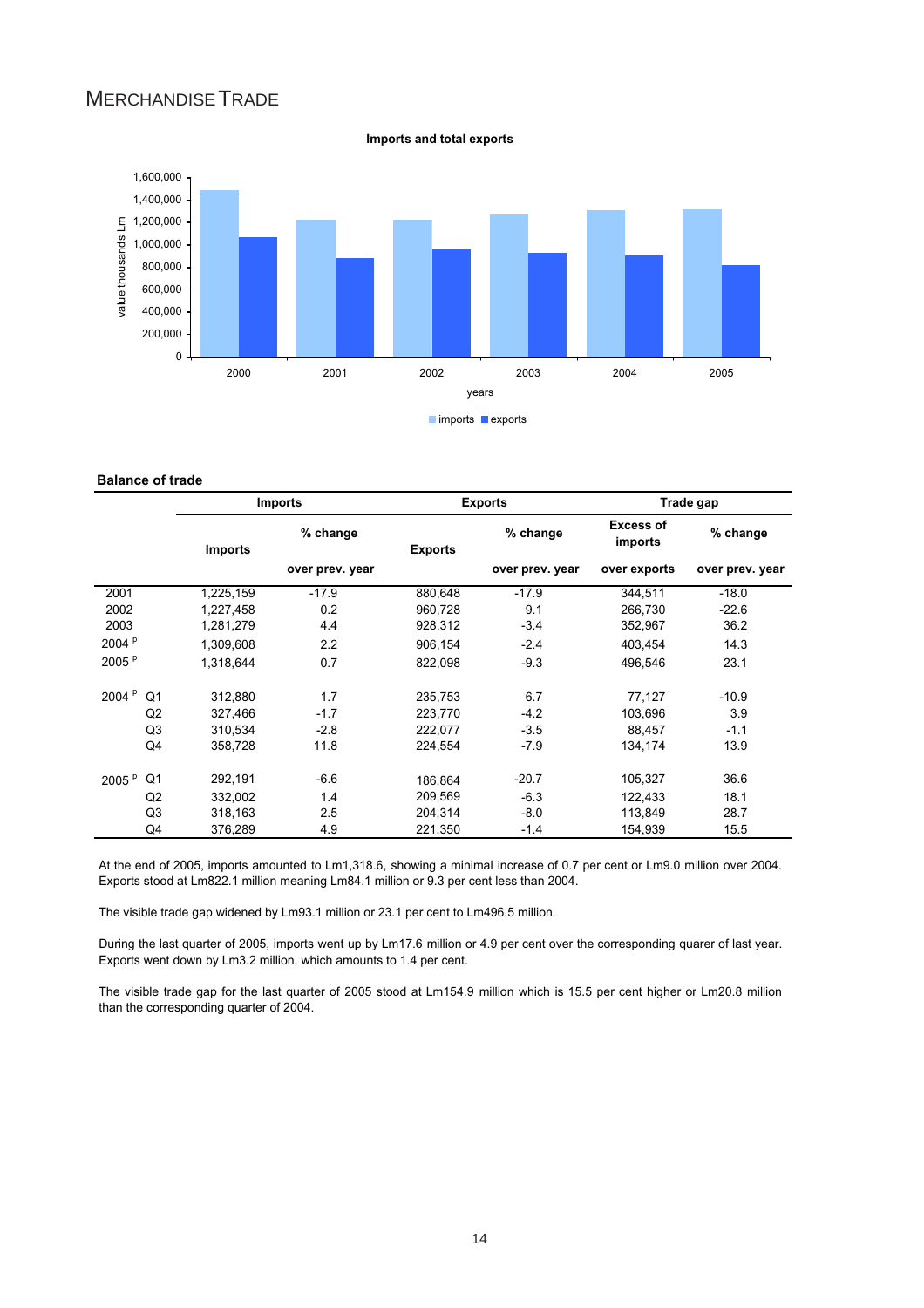# OPENNESS OF THE MALTESE ECONOMY

![](_page_15_Figure_1.jpeg)

#### **Openness of the Maltese economy**

**Openness of the Maltese economy**

Lm thousand

| Year              |                | Exports of<br>goods and<br>services | 12 month<br>change $(\%)$ | Imports of<br>goods and<br>services | 12 month<br>change (%) | Gross Domestic<br>Product (GDP)* | Openness of<br>the Maltese<br>economy |
|-------------------|----------------|-------------------------------------|---------------------------|-------------------------------------|------------------------|----------------------------------|---------------------------------------|
| 2000              |                | 1,567,403                           | 21.3                      | 1,750,597                           | 27.4                   | 1,713,464                        | 1.9                                   |
| 2001              |                | 1,395,448                           | $-11.0$                   | 1,490,839                           | $-14.8$                | 1,750,536                        | 1.6                                   |
| 2002              |                | 1,515,694                           | 8.6                       | 1,489,256                           | $-0.1$                 | 1,821,241                        | 1.6                                   |
| 2003              |                | 1,461,294                           | $-3.6$                    | 1,526,045                           | 2.5                    | 1,845,127                        | 1.6                                   |
| 2004 <sup>p</sup> |                | 1,401,125                           | $-4.1$                    | 1,529,404                           | 0.2                    | 1,847,438                        | 1.6                                   |
| 2005 <sup>p</sup> |                | 1,345,765                           | $-4.0$                    | 1,565,980                           | 2.4                    | 1,933,407                        | 1.5                                   |
| 2004 <sup>p</sup> | Q <sub>1</sub> | 316,694                             | 2.0                       | 338,419                             | $-7.9$                 | 434,958                          | 1.5                                   |
|                   | Q2             | 357,753                             | $-3.4$                    | 392,680                             | 0.0                    | 460,619                          | 1.6                                   |
|                   | Q <sub>3</sub> | 400,413                             | $-7.8$                    | 374,958                             | $-3.3$                 | 483,407                          | 1.6                                   |
|                   | Q4             | 326,265                             | $-5.8$                    | 423,347                             | 12.0                   | 468,454                          | 1.6                                   |
| 2005 <sup>p</sup> | Q <sub>1</sub> | 278,403                             | $-12.1$                   | 346,724                             | 2.5                    | 436,698                          | 1.4                                   |
|                   | Q2             | 346,959                             | $-3.0$                    | 387,984                             | $-1.2$                 | 483,976                          | 1.5                                   |
|                   | Q <sub>3</sub> | 385,225                             | $-3.8$                    | 387,439                             | 3.3                    | 519,605                          | 1.5                                   |
|                   | Q4             | 335,178                             | 2.7                       | 443,833                             | 4.8                    | 493,129                          | 1.6                                   |

<sup>p</sup> provisional

During the last quarter of 2005, the total Maltese exports of goods and services amounted to Lm335.2 million, an increase of Lm8.9 million or 2.7 percent over the total figure recorded during the relative quarter in 2004 of Lm326.3 million.

On the other hand, the total Maltese imports of goods and services recorded during the December 2005 quarter amounted to Lm443.8 million, a rise of Lm20.5 million or 4.8 percent over the total imports bill registered during the same period in 2004 of Lm423.3 million.

Notwithstanding the above increases, however, the degree of openness of the Maltese economy remained unvaried at the level recorded during the December 2004 quarter of 1.6 points.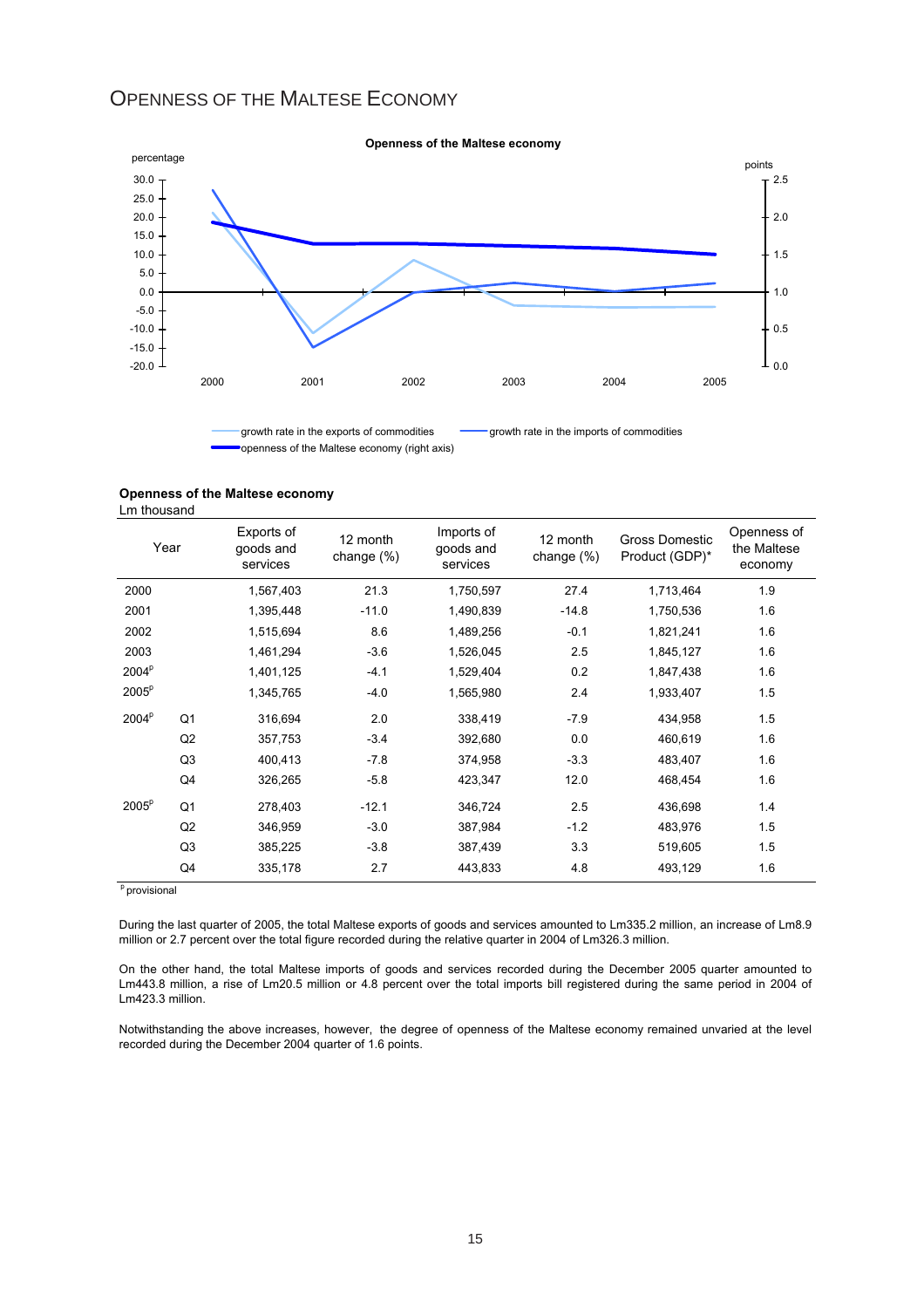## **AGRICULTURE**

![](_page_16_Figure_1.jpeg)

|          |           |                 | Producer price index $(2000 = 100)$ |                    |                |                    |           | Agricultural input price index<br>$(2000 = 100)$       |                                |
|----------|-----------|-----------------|-------------------------------------|--------------------|----------------|--------------------|-----------|--------------------------------------------------------|--------------------------------|
| Year     | All items | <b>Potatoes</b> | Fresh<br>vegetables                 | <b>Fresh fruit</b> | <b>Animals</b> | Animal<br>products | All items | Goods and<br>services<br>consumed<br>in<br>agriculture | Machinery<br>and<br>investment |
| 2000     | 100.00    | 100.00          | 100.00                              | 100.00             | 100.00         | 100.00             | 100.00    | 100.00                                                 | 100.00                         |
| 2001     | 109.38    | 141.34          | 112.44                              | 119.87             | 101.52         | 100.79             | 100.67    | 100.69                                                 | 99.16                          |
| 2002     | 110.29    | 138.67          | 120.99                              | 112.07             | 99.55          | 102.13             | 101.73    | 101.76                                                 | 99.50                          |
| 2003     | 106.10    | 117.01          | 127.42                              | 127.53             | 89.80          | 100.35             | 101.75    | 101.77                                                 | 100.32                         |
| 2004     | 98.84     | 98.07           | 108.97                              | 97.51              | 91.28          | 100.46             | 107.86    | 107.96                                                 | 101.44                         |
| 2005     | 94.97     | 98.26           | 110.12                              | 86.60              | 91.85          | 82.54              | 110.77    | 110.96                                                 | 97.71                          |
| 2004     |           |                 |                                     |                    |                |                    |           |                                                        |                                |
| October  | 86.70     | 41.35           | 84.09                               | 87.88              | 91.72          | 99.61              | 104.84    | 105.00                                                 | 94.46                          |
| November | 98.53     | 56.63           | 125.53                              | 83.79              | 91.68          | 98.29              | 104.94    | 105.10                                                 | 94.46                          |
| December | 103.84    | 69.50           | 142.29                              | 82.51              | 91.66          | 97.36              | 104.94    | 105.10                                                 | 94.46                          |
| 2005     |           |                 |                                     |                    |                |                    |           |                                                        |                                |
| October  | 88.96     | 94.40           | 91.12                               | 98.91              | 92.26          | 76.49              | 108.49    | 108.74                                                 | 91.41                          |
| November | 93.47     | 108.78          | 104.56                              | 98.37              | 92.11          | 75.34              | 109.52    | 109.79                                                 | 91.41                          |
| December | 91.28     | 101.05          | 100.47                              | 91.27              | 92.11          | 74.80              | 109.06    | 109.32                                                 | 91.41                          |

**Annual percentage change in producer prices Annual percentage change in input prices** 

| Year     | All items | <b>Potatoes</b> | Fresh<br>vegetables | <b>Fresh fruit</b> | <b>Animals</b> | Animal<br>products | All items | Goods and<br>services<br>consumed<br>in<br>agriculture | <b>Machinery</b><br>and<br>investment |
|----------|-----------|-----------------|---------------------|--------------------|----------------|--------------------|-----------|--------------------------------------------------------|---------------------------------------|
| 2000     |           |                 | ۰                   |                    |                |                    | ٠         |                                                        |                                       |
| 2001     | 9.38      | 41.34           | 12.44               | 19.87              | 1.52           | 0.79               | 0.67      | 0.69                                                   | $-0.84$                               |
| 2002     | 0.83      | $-1.89$         | 7.60                | $-6.51$            | $-1.94$        | 1.33               | 1.05      | 1.06                                                   | 0.34                                  |
| 2003     | $-3.80$   | $-15.62$        | 5.32                | 13.80              | $-9.79$        | $-1.75$            | 0.03      | 0.01                                                   | 0.82                                  |
| 2004     | $-6.84$   | $-16.19$        | $-14.48$            | $-23.54$           | 1.64           | 0.11               | 6.01      | 6.08                                                   | 1.12                                  |
| 2005     | $-3.92$   | 0.19            | 1.05                | $-11.19$           | 0.63           | $-17.84$           | 2.69      | 2.78                                                   | $-3.68$                               |
| 2004     |           |                 |                     |                    |                |                    |           |                                                        |                                       |
| October  | $-21.62$  | $-74.05$        | $-35.11$            | $-22.32$           | 1.75           | $-3.25$            | 4.15      | 4.19                                                   | 1.21                                  |
| November | $-15.01$  | $-62.14$        | $-18.33$            | $-27.46$           | 1.78           | $-3.54$            | 4.22      | 4.27                                                   | 1.21                                  |
| December | $-14.11$  | $-39.10$        | $-21.78$            | $-39.76$           | 1.75           | $-3.92$            | 4.22      | 4.27                                                   | 1.21                                  |
| 2005     |           |                 |                     |                    |                |                    |           |                                                        |                                       |
| October  | 2.60      | 128.32          | 8.37                | 12.54              | 0.58           | $-23.21$           | 3.48      | 3.57                                                   | $-3.23$                               |
| November | $-5.13$   | 92.09           | $-16.70$            | 17.40              | 0.47           | $-23.35$           | 4.36      | 4.47                                                   | $-3.23$                               |
| December | $-12.10$  | 45.40           | $-29.39$            | 10.62              | 0.50           | $-23.17$           | 3.92      | 4.02                                                   | $-3.23$                               |

The producer price index for agriculture in December 2005 stood at 91.28, or 12.10 per cent lower than in the same period last year. This decrease was<br>mainly due to a decrease in the average prices of fresh vegetables when main animals slaughtered pushed up the animals index by 0.5 per cent. The 'all-items' input price index increased by 3.92 per cent when compared to<br>December in 2004. This was due to an increase in the average prices for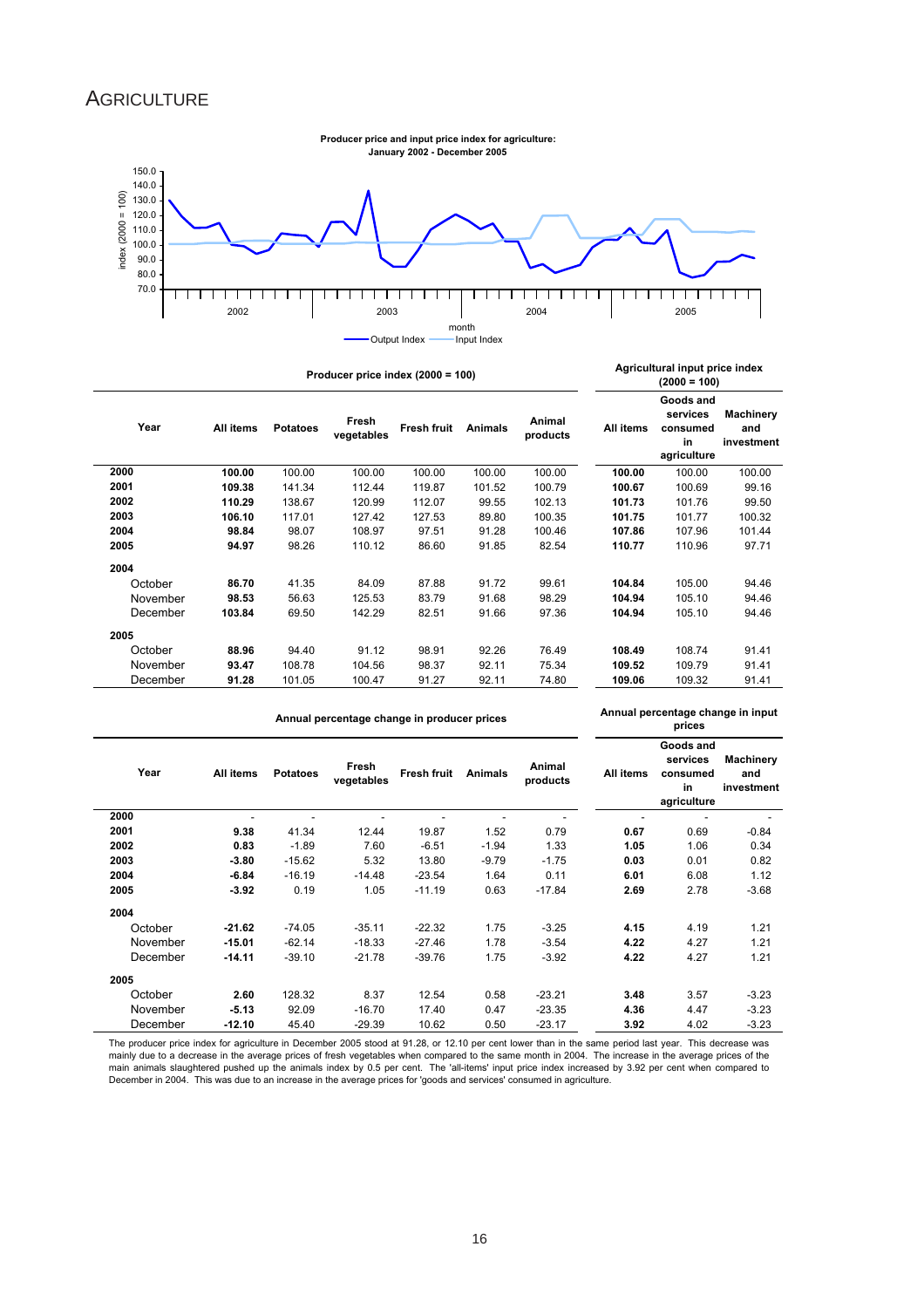## **FISHERIES**

![](_page_17_Figure_1.jpeg)

**Monthly and quarterly percentage changes in wholesale quantities and value of fresh fish: 2005/2004**

■% change in quantity ■% change in value

|          | Fresh fish through<br>organised market |            |                    | Fresh fish index $(1995 = 100)$ |                     |                             |
|----------|----------------------------------------|------------|--------------------|---------------------------------|---------------------|-----------------------------|
| Year     | <b>Quantity / Kg</b>                   | Value / Lm | <b>Price index</b> | Percentage<br>annual change     | <b>Volume index</b> | Percentage<br>annual change |
| 2000     | 987,294                                | 1,858,433  | 133.29             | 27.56                           | 106.65              | $-4.52$                     |
| 2001     | 841,289                                | 1,587,036  | 142.28             | 6.74                            | 90.88               | $-14.79$                    |
| 2002     | 940,864                                | 1,798,869  | 137.89             | $-3.09$                         | 101.63              | 11.83                       |
| 2003     | 1,070,219                              | 1,831,623  | 129.52             | $-6.07$                         | 115.61              | 13.75                       |
| 2004     | 1,067,822                              | 1,826,101  | 118.98             | $-8.14$                         | 115.35              | $-0.22$                     |
| 2005     | 1,336,881                              | 2,477,854  | 128.81             | 8.27                            | 144.41              | 25.20                       |
| 2004     |                                        |            |                    |                                 |                     |                             |
| October  | 206,398                                | 197,844    | 105.69             | $-13.43$                        | 144.92              | 49.20                       |
| November | 68,175                                 | 78,061     | 117.58             | 4.32                            | 47.87               | $-61.97$                    |
| December | 51,311                                 | 49,471     | 115.95             | 5.78                            | 36.03               | 115.22                      |
| 2005     |                                        |            |                    |                                 |                     |                             |
| October  | 128,807                                | 215,703    | 124.31             | 17.62                           | 90.44               | $-37.59$                    |
| November | 83,608                                 | 187,368    | 148.59             | 26.38                           | 58.70               | 22.64                       |
| December | 76,359                                 | 81,085     | 119.18             | 2.78                            | 53.61               | 48.82                       |

The 4th quarter fresh fish price index stood at 119.18 points, 2.78 per cent higher than in December of 2004.

This increase was the result of higher unit prices for most of the species when compared to the same month in 2004. The fresh fish volume index increased by 48.82 per cent, from 36.03 points in December 2004 to 53.61 points in December 2005. This was due to an increase in the landings with the most noticable increase being the Swordfish landings which registered an increase of 221.44 per cent.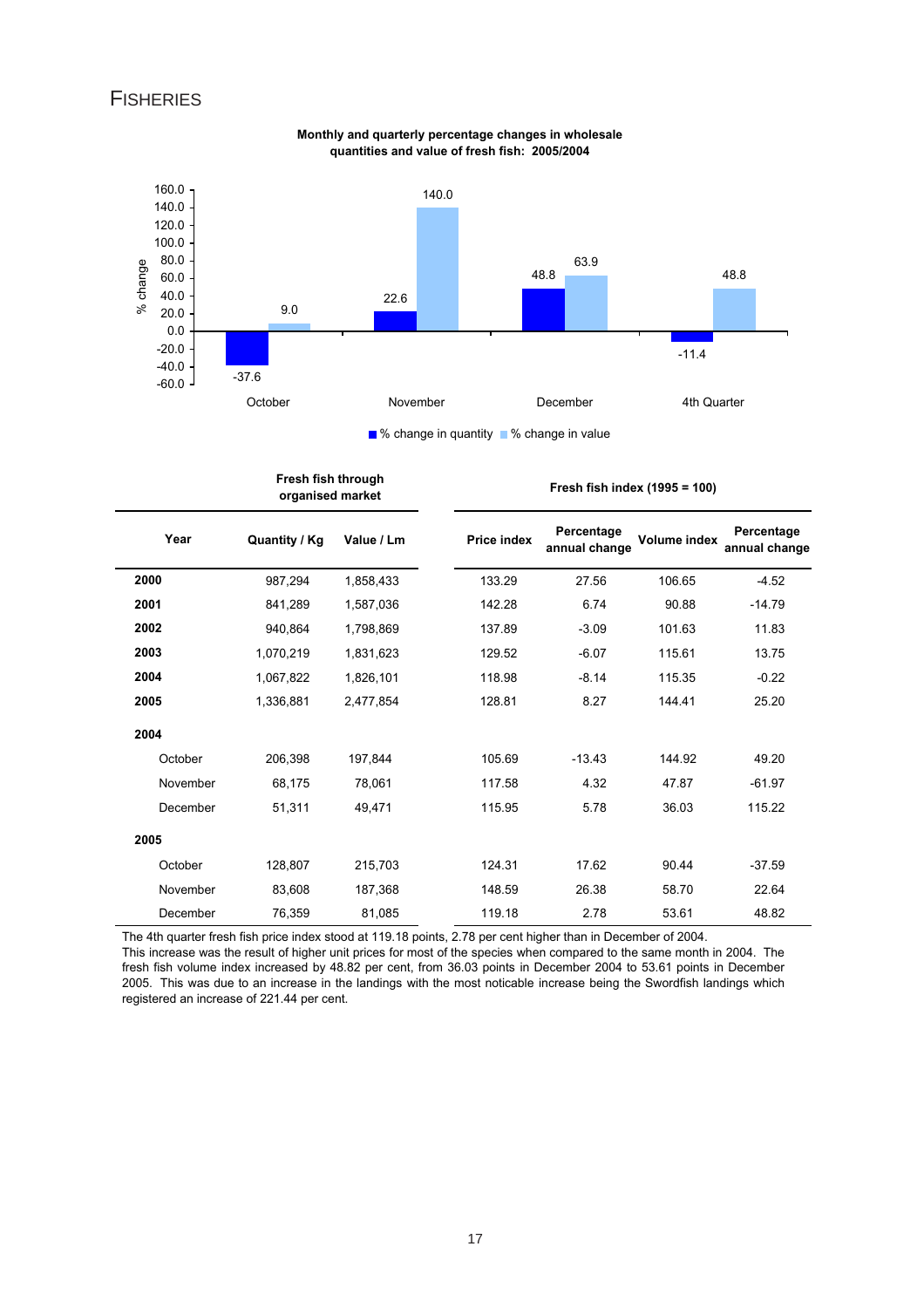## MANUFACTURING INDUSTRY

![](_page_18_Figure_1.jpeg)

**% change in turnover per head and Wages & Salaries per head** 

![](_page_18_Figure_3.jpeg)

#### **Turnover and wages & salaries per head indices**

|                   |                | Turnover per head |       | Annual     | Wages & Salaries per head |       | Annual   |  |
|-------------------|----------------|-------------------|-------|------------|---------------------------|-------|----------|--|
|                   |                | Value             | Index | $%$ change | Value                     | Index | % change |  |
| 2000              |                | 52.447            | 160.8 | 28.5       | 4,902                     | 128.9 | 4.4      |  |
| 2001              |                | 43,996            | 134.9 | $-16.1$    | 5,122                     | 134.7 | 4.5      |  |
| 2002              |                | 45.496            | 139.5 | 3.4        | 5,446                     | 143.2 | 6.3      |  |
| 2003              |                | 49,498            | 151.7 | 8.8        | 5,936                     | 156.1 | 9.0      |  |
| 2004              |                | 50,977            | 156.3 | 3.0        | 6,091                     | 160.2 | 2.6      |  |
| 2005 <sup>F</sup> |                | 48.979            | 150.1 | $-4.0$     | 6,133                     | 161.3 | 0.7      |  |
| 2004              | Q <sub>1</sub> | 12,867            | 157.7 | 12.4       | 1,557                     | 163.8 | 4.8      |  |
|                   | Q2             | 12.482            | 153.0 | 2.9        | 1.493                     | 157.0 | 1.7      |  |
|                   | Q3             | 13,063            | 160.1 | 0.9        | 1,501                     | 157.9 | 1.4      |  |
|                   | Q4             | 12.564            | 154.0 | $-3.6$     | 1.540                     | 162.1 | 2.4      |  |
| 2005              | Q <sub>1</sub> | 11.070            | 135.7 | $-14.0$    | 1,525                     | 160.4 | $-2.1$   |  |
|                   | Q2             | 12.396            | 152.0 | $-0.7$     | 1.530                     | 161.0 | 2.5      |  |
|                   | Q3             | 12,584            | 154.3 | $-3.7$     | 1,520                     | 159.9 | 1.3      |  |
|                   | $QA^P$         | 12,958            | 158.9 | 3.2        | 1,558                     | 163.9 | 1.1      |  |

**p** provisional

The base year used for the Turnover and Wages & salaries per head indices is the average for the whole year 1995 (1995=100). This series is not seasonallly adjusted.

The Turnover per head index across the manufacturing industry during the fourth quarter 2005 stood at 158.9, registering an increase of 3.2% in percentage change when compared to 154.0 for the same period of 2004. On the other hand, a decrease of 4% in percentage change was registered when comparing the turnover per head indices 2004 and 2005.

When comparing the percentage change between the fourth quarters 2004 and 2005, in the wages and salaries per head index, an increase of 1.2% was regiseterd.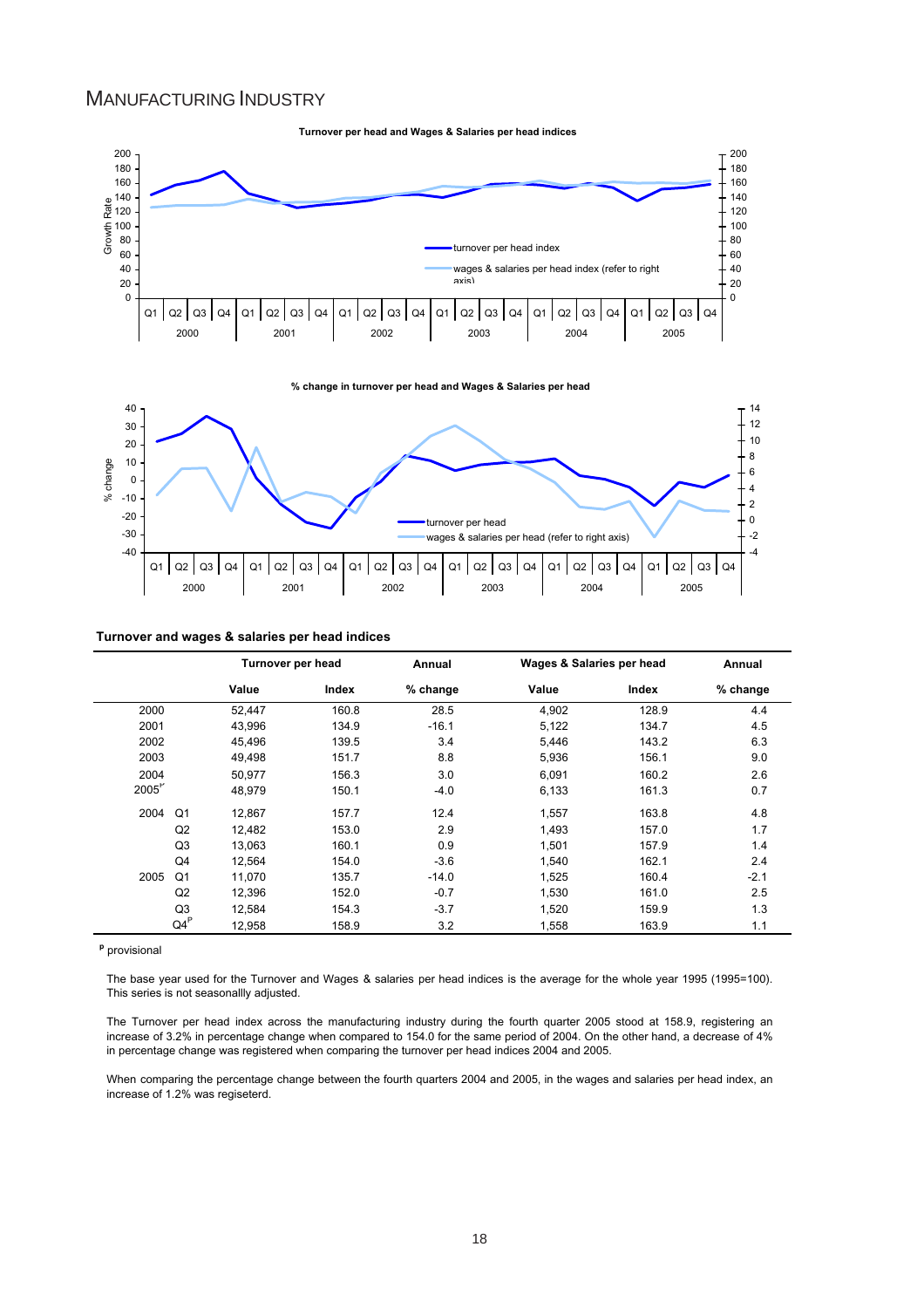# MANUFACTURING CAPACITY UTILISATION

![](_page_19_Figure_1.jpeg)

## **Capacity utilisation in manufacturing industry**

**Capacity utilisation in manufacturing industry**

|                |                | <b>Total capacity utilisation</b> |                             | Constraints to capacity utilisation |                      |       |                      |       |                          |               |                      |
|----------------|----------------|-----------------------------------|-----------------------------|-------------------------------------|----------------------|-------|----------------------|-------|--------------------------|---------------|----------------------|
|                |                |                                   | <b>Capacity utilisation</b> |                                     | Labour shortage      |       | The market           |       | <b>Material shortage</b> | Other reasons |                      |
|                |                | $\frac{9}{6}$                     | 12 month %<br>change        | Index                               | 12 month %<br>change | Index | 12 month %<br>change | Index | 12 month %<br>change     | Index         | 12 month %<br>change |
| 2000           |                | 70.1                              | 1.6                         | 59.7                                | 4.4                  | 101.2 | $-11.3$              | 72.9  | 64.6                     | 138.5         | 85.5                 |
| 2001           |                | 67.7                              | $-3.4$                      | 41.3                                | $-30.8$              | 113.4 | 12.1                 | 71.4  | $-2.1$                   | 81.4          | $-41.2$              |
| 2002           |                | 67.3                              | $-0.3$                      | 32.7                                | 16.4                 | 114.7 | $-3.3$               | 59.6  | 2.4                      | 86.1          | 28.6                 |
| 2003           |                | 73.1                              | 8.6                         | 27.3                                | $-16.4$              | 115.4 | 0.6                  | 59.4  | $-0.3$                   | 86.2          | 0.1                  |
| 2004           |                | 75.6                              | 3.5                         | 19.8                                | $-27.5$              | 116.3 | 0.8                  | 51.0  | $-14.3$                  | 81.5          | $-5.4$               |
| $2005^{\sf P}$ |                | 72.3                              | $-4.4$                      | 16.5                                | $-16.5$              | 121.4 | 4.4                  | 47.1  | $-7.5$                   | 64.5          | $-20.9$              |
| 2003           | Q <sub>1</sub> | 72.0                              | 5.8                         | 26.9                                | $-11.4$              | 116.4 | 0.7                  | 55.7  | $-19.4$                  | 82.0          | 5.0                  |
|                | Q2             | 72.5                              | 4.8                         | 26.2                                | $-6.6$               | 114.9 | $-1.7$               | 54.2  | $-15.9$                  | 92.2          | 23.4                 |
|                | Q3             | 73.4                              | 6.1                         | 34.6                                | $-1.0$               | 109.8 | $-2.3$               | 83.5  | 41.2                     | 103.8         | 5.9                  |
|                | Q4             | 74.4                              | 6.5                         | 32.3                                | $-14.2$              | 116.4 | 2.4                  | 54.7  | 20.4                     | 78.0          | $-17.1$              |
| 2004           | Q <sub>1</sub> | 75.3                              | 4.7                         | 18.6                                | $-31.0$              | 115.1 | $-1.2$               | 60.4  | 8.5                      | 95.5          | 16.5                 |
|                | Q2             | 76.4                              | 5.3                         | 24.3                                | $-7.2$               | 118.5 | 3.1                  | 55.8  | 3.1                      | 71.7          | $-22.3$              |
|                | Q3             | 75.0                              | 2.3                         | 25.7                                | $-25.7$              | 117.8 | 7.3                  | 35.5  | $-57.5$                  | 83.3          | $-19.8$              |
|                | Q <sub>4</sub> | 75.6                              | 1.6                         | 11.5                                | $-64.4$              | 119.3 | 1.1                  | 53.5  | $-2.1$                   | 78.8          | 1.1                  |
| 2005           | Q <sub>1</sub> | 74.3                              | $-1.4$                      | 16.5                                | $-11.1$              | 120.5 | 4.7                  | 45.6  | $-24.6$                  | 70.8          | $-25.9$              |
|                | Q2             | 72.7                              | $-4.7$                      | 16.4                                | $-32.2$              | 121.3 | 2.4                  | 39.7  | $-28.8$                  | 68.2          | $-4.9$               |
|                | Q <sub>3</sub> | 71.4                              | $-4.9$                      | 24.5                                | $-4.5$               | 120.2 | 2.1                  | 50.8  | 43.2                     | 63.1          | $-24.2$              |
|                | $Q4^P$         | 70.7                              | $-6.5$                      | 8.4                                 | $-26.5$              | 123.7 | 3.7                  | 52.4  | $-2.0$                   | 55.5          | $-29.6$              |

p= provisional

The base year used for the indices for Constraints to Capacity Utilisation is the average for the whole year 1995 ( 1995 = 100 )

Capacity utilisation in the manufaturing industry registered a decrease of 6.5 per cent from 75.6 per cent in the fourth quarter 2004 to 70.7 per cent for the sam period 2005.

Throughout the whole time series, respondents indicated the Market as the main constraint for their capacity under utilisation. Though during the fourth quarter 2005 the labour shortage and material shortage constraints were still being pointed out, yet they had only reached 1.7% and 2.4% respectively of the total constraints indicated .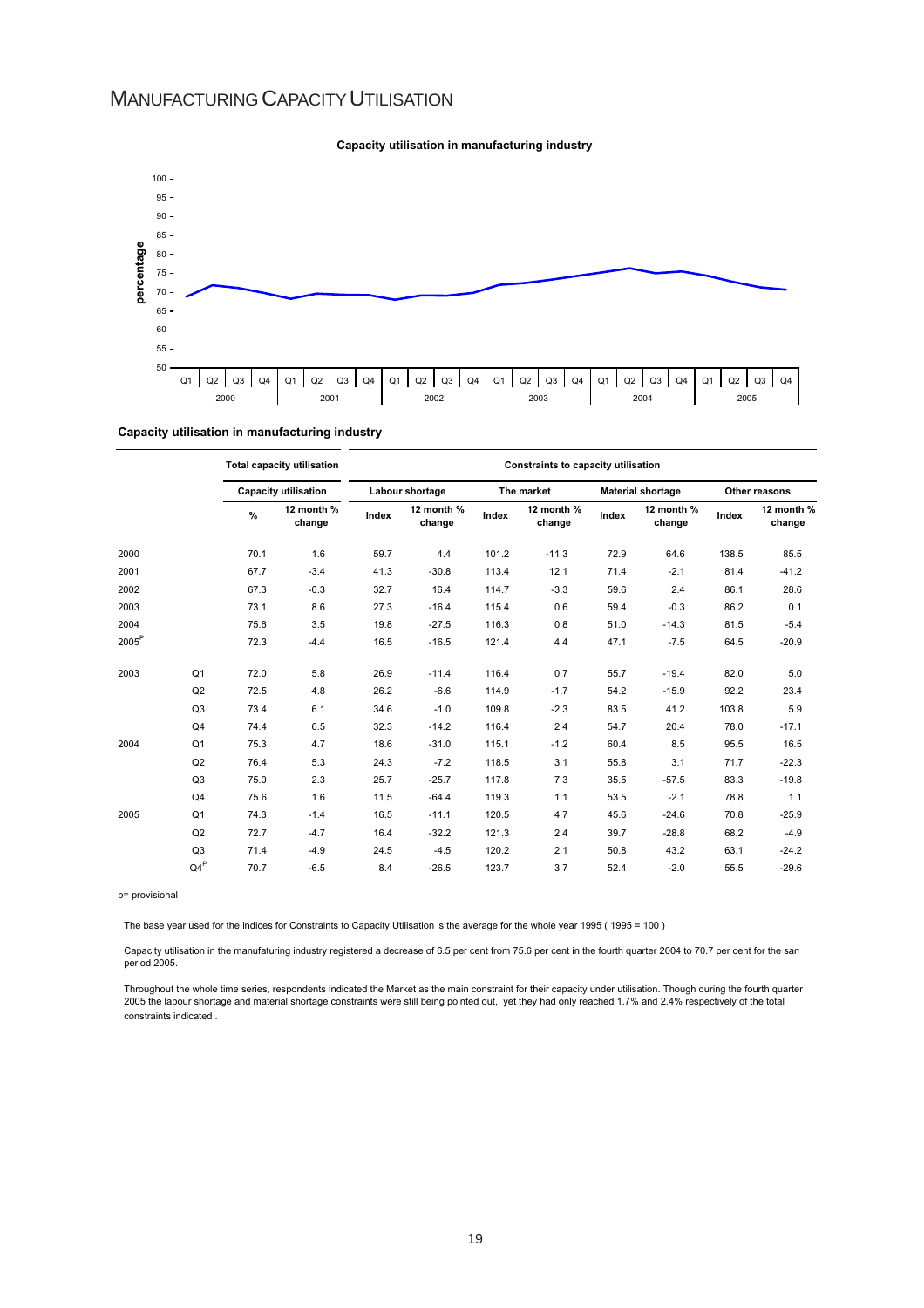**Annual change in development permits**

![](_page_20_Figure_2.jpeg)

| Year |                | <b>New</b><br>dwellings* | Annual<br>% change | <b>Commercial</b> | Annual<br>% change | Other** | Annual<br>% change | <b>Total</b> | Annual<br>% change |
|------|----------------|--------------------------|--------------------|-------------------|--------------------|---------|--------------------|--------------|--------------------|
| 2000 |                | 1,410                    | 11.7               | 670               | 9.1                | 3,445   | 9.8                | 5,525        | 10.2               |
| 2001 |                | 1,299                    | $-7.9$             | 644               | $-3.9$             | 3,060   | $-11.2$            | 5,003        | $-9.4$             |
| 2002 |                | 1,422                    | 9.5                | 878               | 36.3               | 4,116   | 34.5               | 6,416        | 28.2               |
| 2003 |                | 1,336                    | $-6.0$             | 658               | $-25.1$            | 3,289   | $-20.1$            | 5,283        | $-17.7$            |
| 2004 |                | 1,423                    | 6.5                | 657               | $-0.2$             | 3,112   | $-5.4$             | 5,192        | $-1.7$             |
| 2005 |                | 1,850                    | 30.0               | 691               | 5.2                | 3,587   | 15.3               | 6,152        | 18.5               |
| 2003 | Q <sub>1</sub> | 330                      | 10.7               | 149               | $-29.4$            | 830     | $-9.6$             | 1,309        | $-8.3$             |
|      | Q2             | 380                      | $-6.6$             | 214               | $-14.7$            | 980     | $-26.3$            | 1,574        | $-20.8$            |
|      | Q <sub>3</sub> | 361                      | $-19.8$            | 159               | $-40.7$            | 907     | $-19.0$            | 1,427        | $-22.4$            |
|      | Q <sub>4</sub> | 264                      | $-1.1$             | 135               | $-8.8$             | 572     | $-23.6$            | 971          | $-16.6$            |
| 2004 | Q <sub>1</sub> | 360                      | 9.1                | 156               | 4.7                | 721     | $-13.1$            | 1,237        | $-5.5$             |
|      | Q2             | 331                      | $-12.9$            | 147               | $-31.3$            | 791     | $-19.3$            | 1,269        | $-19.4$            |
|      | Q <sub>3</sub> | 427                      | 18.3               | 199               | 25.2               | 948     | 4.5                | 1,574        | 10.3               |
|      | Q <sub>4</sub> | 305                      | 15.5               | 155               | 14.8               | 652     | 14.0               | 1,112        | 14.5               |
| 2005 | Q <sub>1</sub> | 350                      | $-2.8$             | 150               | $-3.8$             | 693     | $-3.9$             | 1,217        | $-1.6$             |
|      | Q2             | 487                      | 47.1               | 194               | 32.0               | 1,002   | 26.7               | 1,683        | 32.6               |
|      | Q <sub>3</sub> | 597                      | 39.8               | 226               | 13.6               | 1,154   | 21.7               | 1,977        | 25.6               |
|      | Q <sub>4</sub> | 416                      | 36.4               | 121               | $-21.9$            | 738     | 13.2               | 1,275        | 14.7               |

\* (including by conversions)

swimming pools; alterations and demolitions;

permits relating to recreational and educational activities.

During the fourth quarter of 2005 the total development permits increased by 14.7 per cent to 1,275 from 1,112 for the same period of 2004. For the period under review, the new dwellings permits increased by 36.4per cent, whilst the commercial permits registered a decrease of 21.9 per cent.

When comparing the total development permits issued during 2004 and 2005 an increase of 960 permits or 18.5 per cent was registered.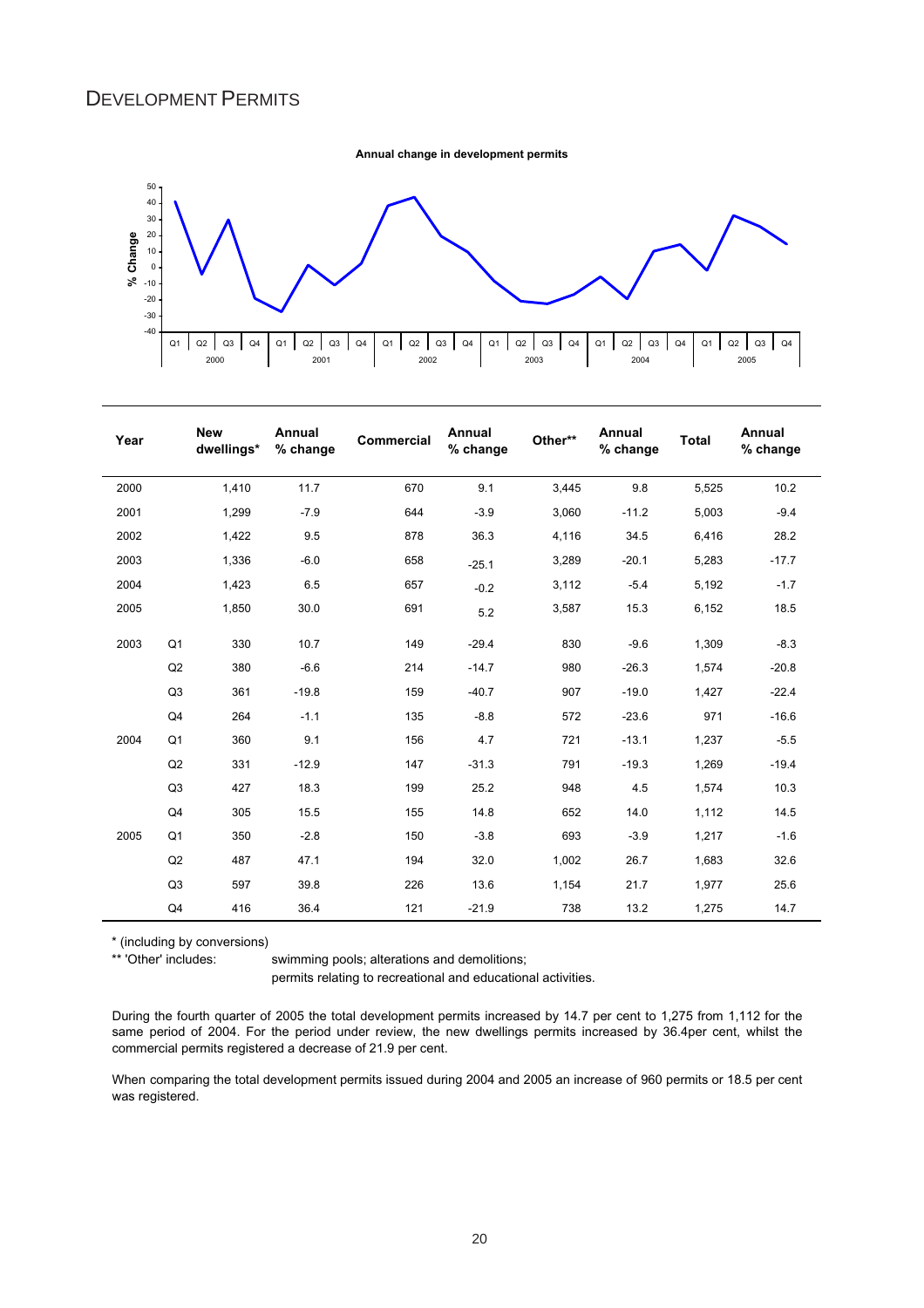# FULL-TIME EMPLOYMENT

![](_page_21_Figure_1.jpeg)

## **Growth in full-time employment**

| Year         | <b>Total</b> | Annual %<br>change | <b>Employees</b> | Annual %<br>change | Self-employed | Annual %<br>change |
|--------------|--------------|--------------------|------------------|--------------------|---------------|--------------------|
| 2000         | 136,117      | 1.6                | 120,794          | 2.0                | 15,323        | $-1.9$             |
| 2001         | 137,452      | 1.0                | 122,156          | 1.1                | 15,296        | $-0.2$             |
| 2002         | 137,321      | $-0.1$             | 121,841          | $-0.3$             | 15,480        | 1.2                |
| 2003         | 136,234      | $-0.8$             | 120,580          | $-1.0$             | 15,654        | 1.1                |
| 2004         | 137,149      | 0.7                | 121,117          | 0.4                | 16,032        | 2.4                |
| 2004 January | 136,059      | $-0.9$             | 120,368          | $-1.3$             | 15,691        | 2.0                |
| February     | 136,201      | $-1.0$             | 120,474          | $-1.4$             | 15,727        | 2.2                |
| March        | 136.346      | $-0.9$             | 120,577          | $-1.3$             | 15,769        | 2.3                |
| April        | 136,650      | $-0.8$             | 120,873          | $-1.1$             | 15,777        | 2.1                |
| May          | 137,242      | $-0.5$             | 121,347          | $-0.8$             | 15,895        | 1.7                |
| June         | 137,548      | $-0.2$             | 121,683          | $-0.4$             | 15,865        | 2.1                |
| July         | 138,229      | $-0.4$             | 122,248          | $-0.7$             | 15,981        | 2.1                |
| August       | 138,177      | 0.1                | 122,153          | $-0.2$             | 16,024        | 2.3                |
| September    | 137,708      | 0.5                | 121,761          | 0.4                | 15,947        | 1.9                |
| October      | 137,267      | 0.2                | 121,257          | $-0.1$             | 16,010        | 2.3                |
| November     | 137,402      | 0.7                | 121,377          | 0.4                | 16,025        | 2.4                |
| December     | 137,149      | 0.7                | 121,117          | 0.4                | 16,032        | 2.4                |
| 2005 January | 137,213      | 0.8                | 121,181          | 0.7                | 16,032        | 2.2                |
| February     | 137,176      | 0.7                | 121,154          | 0.6                | 16,022        | 1.9                |
| March        | 137,094      | 0.5                | 121,044          | 0.4                | 16,050        | 1.8                |
| April        | 134,142      | $-1.8$             | 118,079          | $-2.3$             | 16,063        | 1.8                |
| May          | 137,696      | 0.3                | 121,574          | 0.2                | 16,122        | 1.4                |
| June         | 138,200      | 0.5                | 122,021          | 0.3                | 16,179        | 2.0                |
| July         | 138,860      | 0.5                | 122,639          | 0.3                | 16,221        | 1.5                |
| August       | 138,892      | 0.5                | 122,660          | 0.4                | 16,232        | 1.3                |
| September    | 138,958      | 0.9                | 122,709          | 0.8                | 16,249        | 1.9                |
| October      | 138,578      | 1.0                | 122,281          | 0.8                | 16,297        | 1.8                |
| November     | 138,517      | 0.8                | 122,228          | 0.7                | 16,289        | 1.6                |
| December     |              |                    |                  |                    |               |                    |

**Shares in full-time employment**

| Year | <b>Sectors</b> |               |  |  |  |  |
|------|----------------|---------------|--|--|--|--|
|      | Private        | <b>Public</b> |  |  |  |  |
| 1996 | 62.0           | 38.0          |  |  |  |  |
| 1997 | 62.2           | 37.8          |  |  |  |  |
| 1998 | 62.6           | 37.4          |  |  |  |  |
| 1999 | 64.6           | 35.4          |  |  |  |  |
| 2000 | 64.7           | 35.3          |  |  |  |  |
| 2001 | 64.7           | 35.3          |  |  |  |  |
| 2002 | 64.9           | 34.3          |  |  |  |  |
| 2003 | 65.1           | 34.2          |  |  |  |  |
| 2004 | 66.7           | 33.3          |  |  |  |  |
| 2005 | 67.2           | 32.8          |  |  |  |  |

Over the past year the gainfully occupied population has increased by 0.8 per cent. The majority or the changes were recorded amongst employees over the same period between November 2004 and November 2005. Employment in the private sector continued to increase whereas engagement in the public sector showed an opposite trend.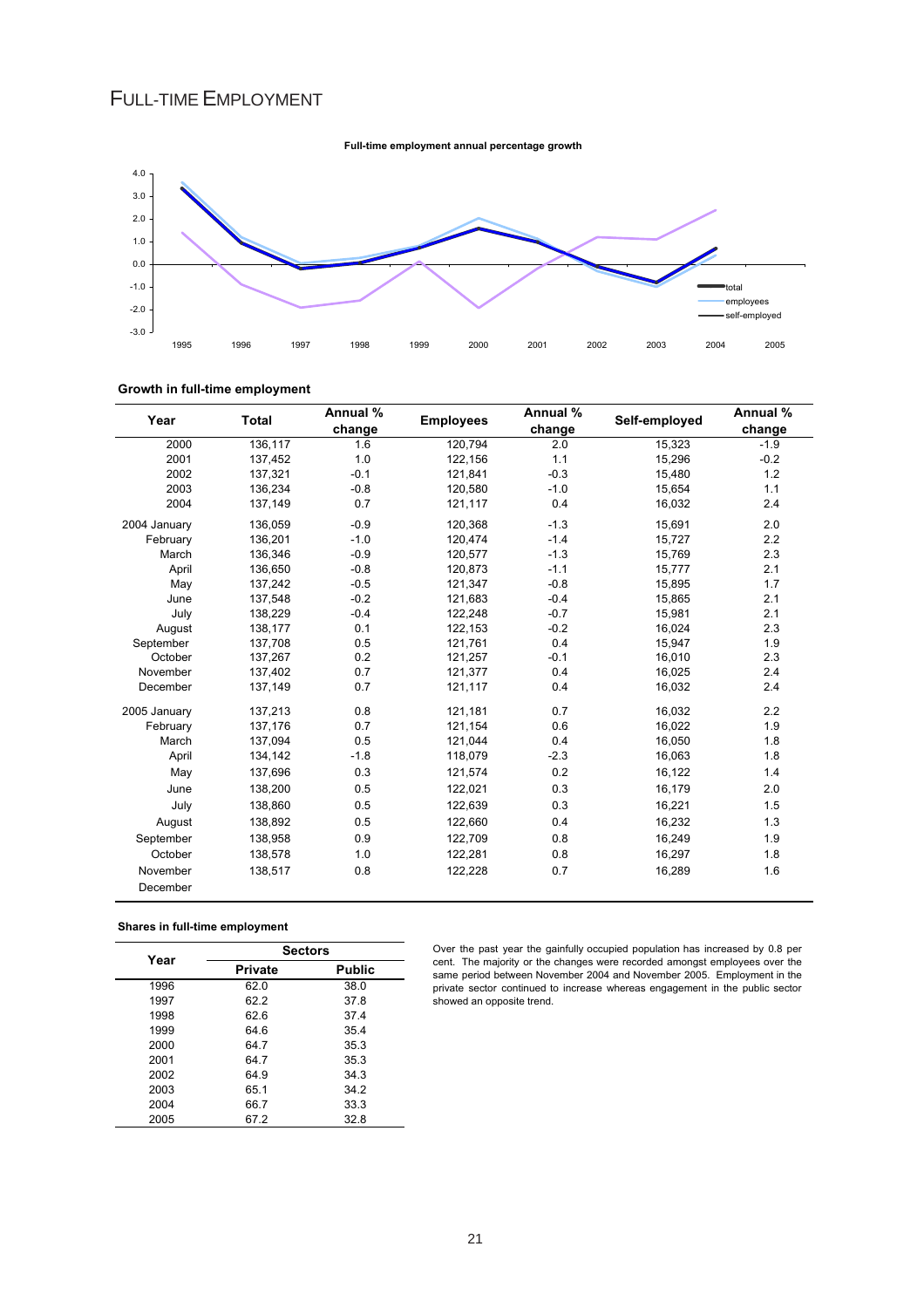## REGISTERED UNEMPLOYMENT

![](_page_22_Figure_1.jpeg)

**Index of new unemployment registrants**

![](_page_22_Figure_2.jpeg)

#### **Index of applications made during the month** January 1995=100

|               |       |       |       |       |       |       | Annual  |
|---------------|-------|-------|-------|-------|-------|-------|---------|
| <b>Months</b> | 2000  | 2001  | 2002  | 2003  | 2004  | 2005  | %       |
|               |       |       |       |       |       |       | change  |
| January       | 210.2 | 223.2 | 259.9 | 238.8 | 315.5 | 247.7 | $-21.5$ |
| February      | 162.4 | 168.8 | 169.4 | 162.7 | 240.8 | 222.6 | $-7.6$  |
| March         | 151.8 | 171.0 | 160.9 | 161.2 | 239.8 | 229.7 | $-4.2$  |
| April         | 132.3 | 153.1 | 203.6 | 175.7 | 232.0 | 229.7 | $-1.0$  |
| May           | 141.0 | 157.9 | 169.4 | 198.3 | 216.4 | 213.5 | $-1.3$  |
| June          | 142.5 | 124.0 | 140.7 | 201.0 | 207.7 | 169.1 | $-18.6$ |
| July          | 236.1 | 213.2 | 235.0 | 317.8 | 291.3 | 245.5 | $-15.7$ |
| August        | 187.8 | 185.6 | 200.7 | 280.4 | 277.4 | 264.4 | $-4.7$  |
| September     | 193.2 | 172.5 | 207.0 | 258.6 | 242.1 | 244.2 | 0.9     |
| October       | 196.9 | 229.9 | 228.0 | 317.5 | 252.8 | 250.2 | $-1.0$  |
| November      | 182.2 | 196.6 | 195.7 | 231.3 | 247.7 | 234.0 | $-5.5$  |
| December      | 130.7 | 185.8 | 180.9 | 260.3 | 196.6 | 231.2 | 17.6    |

## **Registered unemployment**

| Year           | <b>Unemployed</b> | rate (%) |
|----------------|-------------------|----------|
| 2000           | 7,188             | 5.0      |
| 2001           | 7,433             | 5.1      |
| 2002           | 7,516             | 5.2      |
| 2003           | 8,175             | 5.7      |
| 2004           | 8,103             | 5.6      |
| 2004 January   | 8,794             | 6.1      |
| February       | 8,830             | 6.1      |
| March          | 8,420             | 5.8      |
| Q <sub>1</sub> | 8,681             | 6.0      |
| April          | 8,339             | 5.8      |
| May            | 8,104             | 5.6      |
| June           | 7.942             | 5.5      |
| Q2             | 8,128             | 5.6      |
| July           | 8,131             | 5.6      |
| August         | 7,953             | 5.4      |
| September      | 8,140             | 5.6      |
| Q3             | 8,075             | 5.5      |
| October        | 8,172             | 5.6      |
| November       | 8,125             | 5.6      |
| December       | 8,103             | 5.6      |
| Q4             | 8,133             | 5.6      |
| 2005 January   | 8,180             | 6.0      |
| February       | 8,094             | 5.9      |
| March          | 8,018             | 5.8      |
| April          | 7,716             | 5.6      |
| May            | 7,245             | 5.3      |
| June           | 6,930             | 5.0      |
| July           | 7,091             | 4.9      |
| August         | 7,177             | 4.9      |
| September      | 7.210             | 4.9      |
| October        | 7,121             | 4.9      |
| November       | 7,193             | 4.9      |
| December       | 7,379             |          |

![](_page_22_Figure_7.jpeg)

In the years from 1995 to 1999, the number of the persons registering for work with the Employment and Training Corporation (ETC) underwent a consistent upsurge. Accordingly, registered unemployment reached the peak of 8,306 in 1999. In 2000, the number of registered unemployed went down substantially, but started to rise again in the following years. The number of persons registering for work with the ETC has been on the increase between 1995 and 2005. The index of new unemployment registrants (January 1995=100) indicates that a substantial increase in new registrants usually occurs in the months of January and July of each year.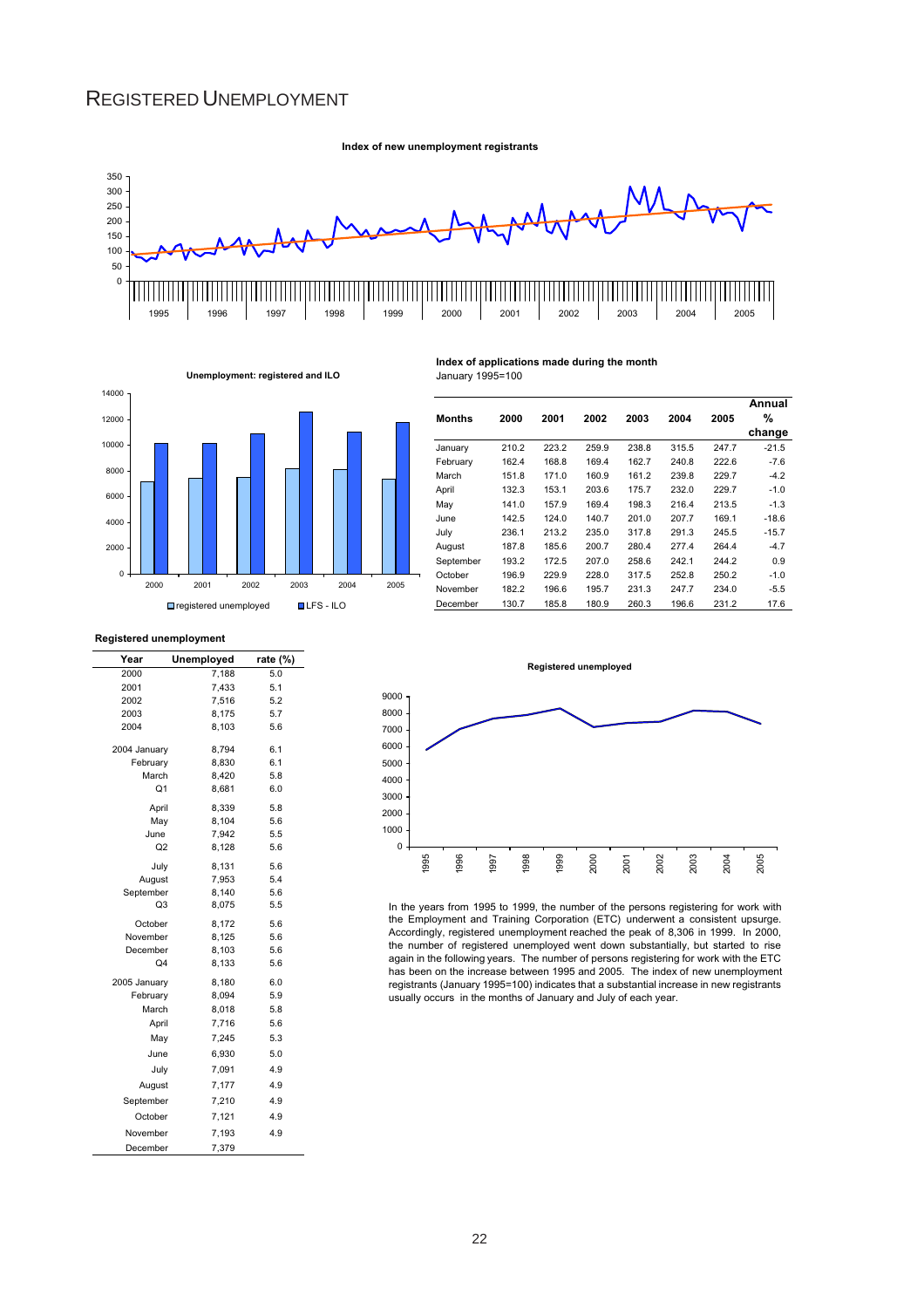## **PRODUCTIVITY**

![](_page_23_Figure_1.jpeg)

![](_page_23_Figure_2.jpeg)

**Total Maltese Economy: Annual Productivity Changes**

| Year | Quarter        | Annual % change in<br>output | Annual % change in<br>employed persons* | Annual % change in<br>output per employed<br>person |
|------|----------------|------------------------------|-----------------------------------------|-----------------------------------------------------|
| 2001 |                | $-3.7$                       | 1.8                                     | $-5.3$                                              |
| 2002 |                | 1.6                          | 0.6                                     | 1.1                                                 |
| 2003 |                | 3.7                          | 1.0                                     | 2.6                                                 |
| 2004 |                | 1.5                          | $-0.8$                                  | 2.3                                                 |
| 2005 |                | 2.5                          | 1.5                                     | 1.0                                                 |
| 2004 | Q1             | 3.2                          | $-1.3$                                  | 4.6                                                 |
|      | Q2             | 1.3                          | $-1.9$                                  | 3.2                                                 |
|      | Q3             | 0.5                          | $-0.5$                                  | 0.9                                                 |
|      | Q4             | 1.4                          | 0.5                                     | 0.8                                                 |
| 2005 | Q1             | $-2.9$                       | 1.6                                     | $-4.5$                                              |
|      | Q2             | 3.5                          | 2.0                                     | 1.5                                                 |
|      | Q <sub>3</sub> | 3.5                          | 1.7                                     | 1.8                                                 |
|      | Q4             | 5.5                          | 0.8                                     | 4.6                                                 |

Source: National Statistics Office

\* employed persons represents the number of both full-time and part-time self-employed and employees

Productivity across the whole economy, measured by means of output per employed person (incorporating both full-time and part-time self-employed/employees) is estimated to have grown by 1.0 per cent in 2005, less than half the figure recorded for the previous year; this figure is comparable to that of 2002, which reversed the negative productivity growth observed at the beginning of the five-year period 2001-2005.

Productivity growth, with the exception of the first quarter of 2005, continued to exhibit significant positive values as experienced during 2004. In the fourth quarter of 2005, productivity growth more than doubled when compared with the preceding quarter. This was caused by the dual effect of the economy experiencing the highest quarterly output growth since the beginning of 2004, and a declining, but otherwise still markedly positive, change in employment.

For the economy as a whole, productivity growth has averaged slightly more than 1.6 per cent every quarter over the last eight quarters.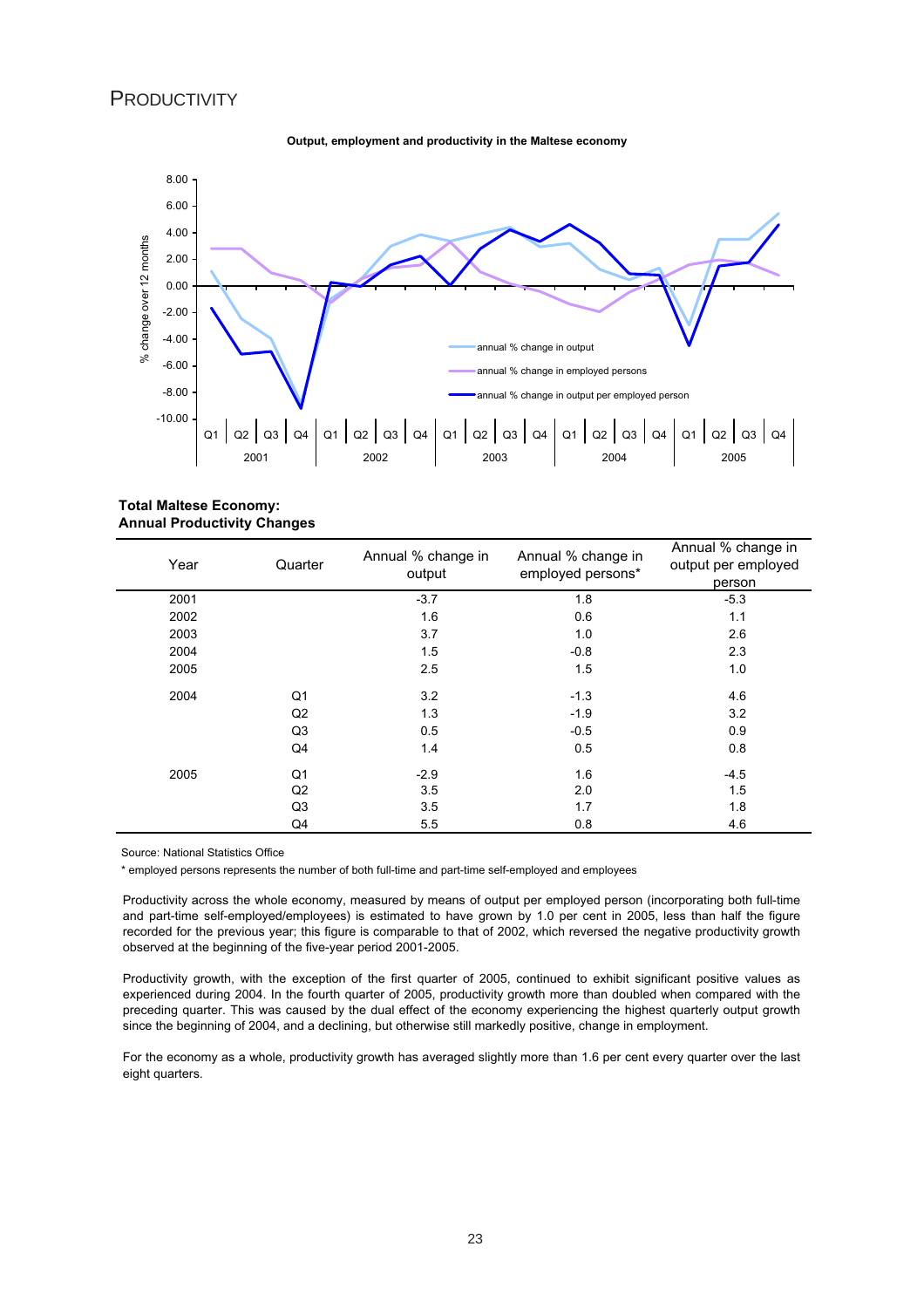**Inflation rate**

![](_page_24_Figure_2.jpeg)

| Year | <b>Month</b> | All items | Annual    | 12-month       |
|------|--------------|-----------|-----------|----------------|
|      |              |           | inflation | moving average |
| 2000 |              | 112.65    | 2.37      | 2.37           |
| 2001 |              | 115.95    | 2.93      | 2.93           |
| 2002 |              | 118.49    | 2.19      | 2.19           |
| 2003 |              | 120.03    | 1.30      | 1.30           |
| 2004 |              | 123.38    | 2.79      | 2.79           |
| 2004 | January      | 121.76    | 3.11      | 1.57           |
|      | February     | 121.80    | 2.65      | 1.71           |
|      | March        | 122.31    | 2.29      | 1.75           |
|      | April        | 123.10    | 2.91      | 1.86           |
|      | May          | 122.87    | 2.38      | 1.95           |
|      | June         | 123.45    | 2.71      | 2.03           |
|      | July         | 124.07    | 3.58      | 2.23           |
|      | August       | 123.01    | 2.77      | 2.41           |
|      | September    | 123.38    | 2.71      | 2.57           |
|      | October      | 124.33    | 2.40      | 2.63           |
|      | November     | 125.05    | 3.16      | 2.75           |
|      | December     | 125.42    | 2.82      | 2.79           |
| 2005 | January      | 124.74    | 2.45      | 2.74           |
|      | February     | 125.49    | 3.03      | 2.77           |
|      | March        | 126.07    | 3.07      | 2.83           |
|      | April        | 126.61    | 2.85      | 2.83           |
|      | May          | 127.11    | 3.45      | 2.92           |
|      | June         | 127.06    | 2.92      | 2.93           |
|      | July         | 126.01    | 1.56      | 2.77           |
|      | August       | 126.09    | 2.50      | 2.74           |
|      | September    | 126.99    | 2.93      | 2.76           |
|      | October      | 129.15    | 3.88      | 2.89           |
|      | November     | 129.87    | 3.85      | 2.94           |
|      | December     | 129.89    | 3.56      | 3.01           |

The 12-month moving average for 2005 was 3.01, an increase of 7.9% over 2004. The first five months of 2005 showed a constan increase, while during July and August the moving-average inflation decreased. The last four months of the year under review the moving average inflation picked up again to reach 3.01.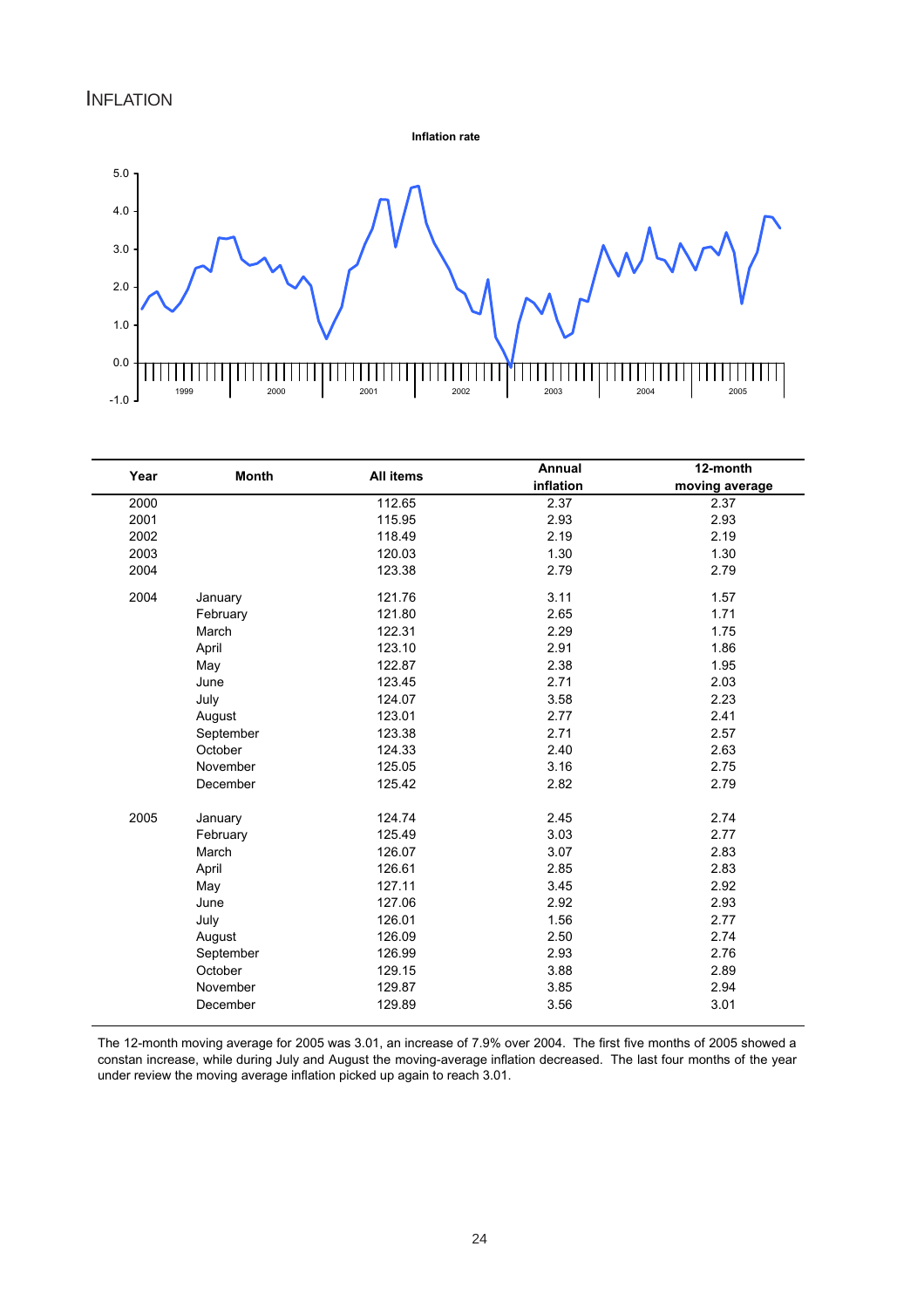## MONEY SUPPLY

![](_page_25_Figure_1.jpeg)

#### **Money supply** *Lm thousands*

|                   |                | Narrow Money (M1) |               | Intermediate Money (M2) |               | Broad Money (M3) |               |  |
|-------------------|----------------|-------------------|---------------|-------------------------|---------------|------------------|---------------|--|
|                   |                | Position at end   | 12 month      | Position at end         | 12 month      | Position at end  | 12 month      |  |
|                   |                | of period         | change $(\%)$ | of period               | change $(\%)$ | of period        | change $(\%)$ |  |
| 2001              |                | 1,282,933         | 6.8           | 2,481,141               | 10.0          | 2,481,141        | 10.0          |  |
| 2002              |                | 1.367.373         | 6.6           | 2.781.488               | 12.1          | 2.781.488        | 12.1          |  |
| 2003              |                | 1,490,948         | 9.0           | 2,849,218               | 2.4           | 2,849,244        | 2.4           |  |
| 2004              |                | 1,580,944         | 6.0           | 2,918,320               | 2.4           | 2,918,320        | 2.4           |  |
| 2005              |                | 1,670,062         | 5.6           | 3,041,584               | 4.2           | 3,041,584        | 4.2           |  |
| 2004              | Q <sub>1</sub> | 1,543,341         | 11.1          | 2,904,751               | 4.2           | 2,904,751        | 4.2           |  |
|                   | Q2             | 1,578,989         | 8.6           | 2,939,288               | 3.4           | 2,939,288        | 3.4           |  |
|                   | Q <sub>3</sub> | 1.596.237         | 8.5           | 2.960.436               | 3.7           | 2,960,436        | 3.7           |  |
|                   | Q4             | 1,580,944         | 6.0           | 2,918,320               | 2.4           | 2,918,320        | 2.4           |  |
| 2005 <sup>p</sup> | Q <sub>1</sub> | 1,585,664         | 2.7           | 2,925,283               | 0.7           | 2,925,283        | 0.7           |  |
|                   | Q2             | 1,641,173         | 3.9           | 2,979,359               | 1.4           | 2,979,359        | 1.4           |  |
|                   | Q <sub>3</sub> | 1,647,800         | 3.2           | 3.004.044               | 1.5           | 3,004,044        | 1.5           |  |
|                   | Q4             | 1,670,062         | 5.6           | 3,041,584               | 4.2           | 3,041,584        | 4.2           |  |

By the end of fourth quarter of 2005, the total narrow money supply M1 (which includes currency in circulation, demand deposits and savings deposits withdrawable on demand) stood at a total of Lm1,670.1 million. This implied an increase of 5.6 per cent over the money supply M1 registered by the end of the same quarter in 2004 of Lm1,580.9 million.

In addition, by the end of the last quarter of 2005, the intermediate money supply M2 (which includes M1, savings deposits redeemable at notice up to 3 months and time deposits with agreed maturity up to 2 years) reached a figure of Lm3,041.6 million; an increase of 4.2 percent over the figure recorded during the corresponding period in 2004 of Lm2,918.3 million.

Also, by the end of the December 2005 quarter, the broad money supply M3 (which includes M2, repurchase agreements and debt securities issued up to 2 years) amounted to Lm3,041.6 million. Indeed, this implied an increase of 4.2 per cent over the money supply M3 recorded during the fourth quarter of 2004 of Lm2,918.3 million.

25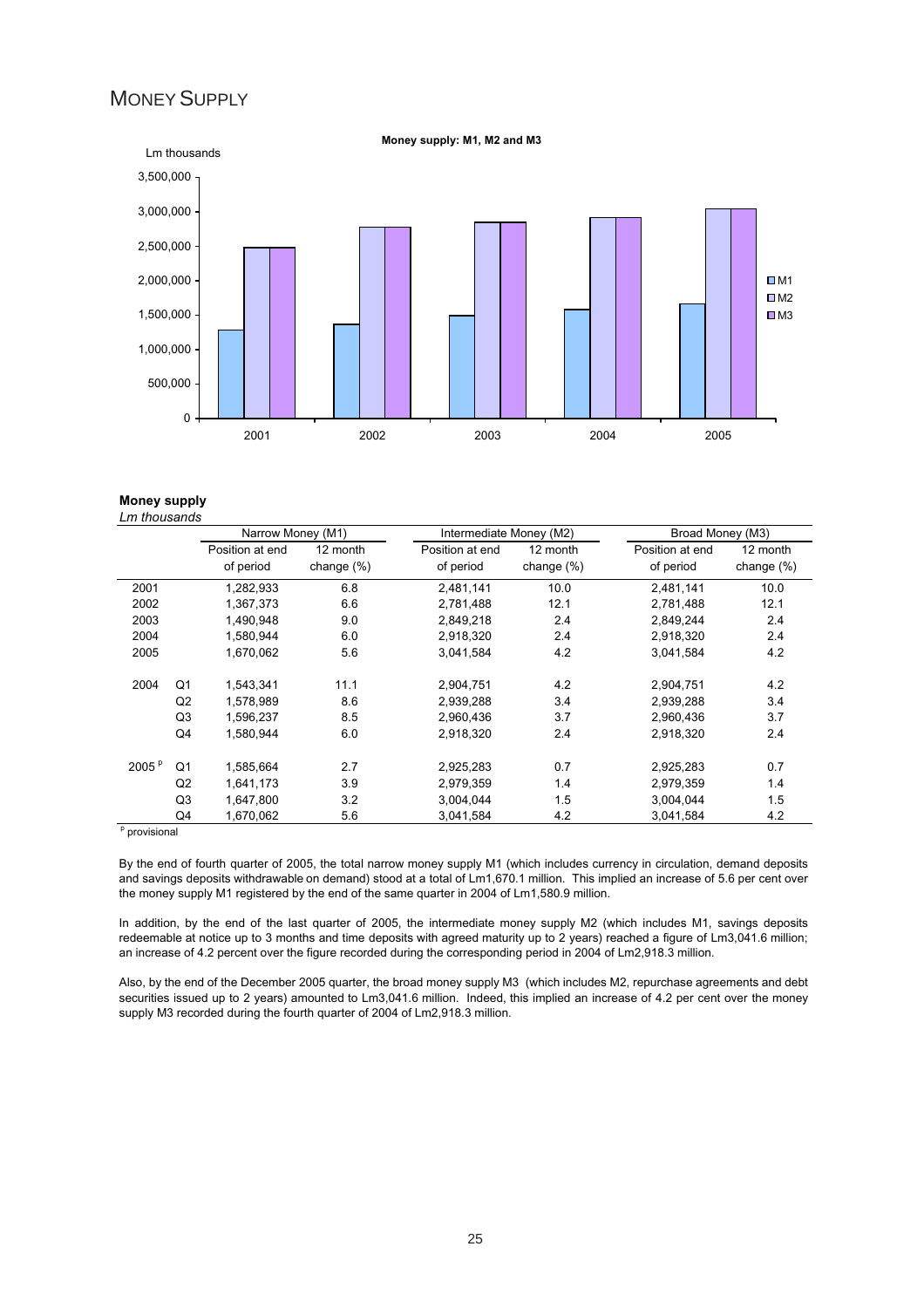# EXCHANGE RATE

![](_page_26_Figure_1.jpeg)

## **Exchange rate of the Maltese Lira against selected currencies**

#### **Average exchange rates of the Maltese Lira against major currencies** Lm1 is equivalent to..

|      |           | Euro   | 12 month<br>change<br>$(\%)$ | Stg £  | 12 month<br>change<br>$(\%)$ | US\$   | 12 month<br>change<br>$(\%)$ | Yen      | 12 month<br>change<br>$(\%)$ | Sfr    | 12 month<br>change<br>$(\%)$ |
|------|-----------|--------|------------------------------|--------|------------------------------|--------|------------------------------|----------|------------------------------|--------|------------------------------|
| 2000 |           | 2.4741 | 5.4                          | 1.5080 | $-2.5$                       | 2.2855 | $-8.7$                       | 246.2671 | $-13.5$                      | 3.8529 | 2.6                          |
| 2001 |           | 2.4815 | 0.3                          | 1.5430 | 2.3                          | 2.2226 | -2.8                         | 269.9722 | 9.6                          | 3.7488 | $-2.7$                       |
| 2002 |           | 2.4468 | $-1.4$                       | 1.5378 | $-0.3$                       | 2.3100 | 3.9                          | 288.8785 | 7.0                          | 3.5899 | $-4.2$                       |
| 2003 |           | 2.3470 | $-4.1$                       | 1.6237 | 5.6                          | 2.6543 | 14.9                         | 307.3846 | 6.4                          | 3.5683 | $-0.6$                       |
| 2004 |           | 2.3368 | $-0.4$                       | 1.5853 | $-2.4$                       | 2.9061 | 9.5                          | 314.1912 | 2.2                          | 3.6085 | 1.1                          |
| 2005 |           | 2.3260 | $-0.5$                       | 1.5910 | 0.4                          | 2.8959 | $-0.4$                       | 318.3459 | 1.3                          | 3.6015 | $-0.2$                       |
| 2004 | March     | 2.3443 | $-0.7$                       | 1.5723 | $-2.5$                       | 2.8775 | 12.6                         | 313.5396 | 3.5                          | 3.6762 | 6.0                          |
|      | June      | 2.3512 | 0.8                          | 1.5608 | $-4.8$                       | 2.8537 | 4.8                          | 312.2211 | $-3.1$                       | 3.5696 | $-0.6$                       |
|      | September | 2.3379 | $-0.3$                       | 1.5928 | $-2.5$                       | 2.8579 | 8.5                          | 314.6597 | 4.0                          | 3.6077 | $-0.6$                       |
|      | December  | 2.3117 | $-0.5$                       | 1.6075 | $-1.4$                       | 3.1022 | 8.7                          | 321.7288 | 4.6                          | 3.5510 | $-1.7$                       |
| 2005 | March     | 2.3162 | $-1.2$                       | 1.6044 | 2.0                          | 3.0590 | 6.3                          | 321.5978 | 2.6                          | 3.5885 | $-2.4$                       |
|      | June      | 2.3294 | $-0.9$                       | 1.5579 | $-0.2$                       | 2.8337 | $-0.7$                       | 307.9274 | $-1.4$                       | 3.5848 | 0.4                          |
|      | September | 2.3294 | $-0.4$                       | 1.5788 | $-0.9$                       | 2.8532 | $-0.2$                       | 316.8772 | 0.7                          | 3.6099 | 0.1                          |
|      | December  | 2.3294 | 0.8                          | 1.5829 | $-1.5$                       | 2.7631 | $-10.9$                      | 327.0887 | 1.7                          | 3.6070 | 1.6                          |

During December 2005, the average exchange rate of the Maltese lira against the Euro stood at a level of one lira equivalent to 2.3294 Euro. This implied an appreciation of the lira against the Euro of 0.8 percentage points over the average exchange rate recorded during the relative month in 2004 of one lira equivalent to 2.3117 Euro.

The average exchange rate of the lira against the sterling during December 2005 reached a level of one lira equivalent to 1.5829 sterling; a depreciation of 1.5 percentage points over the average exchange rate registered during December 2004 of one lira equivalent to 1.6075 sterling.

Likewise, the average exchange rate of the lira against the US dollar depreciated by 10.9 percentage points, from an average exchange rate of one lira equivalent to 3.1022 dollars during December 2004 to an average exchange rate of one lira equivalent to 2.7631 dollars during the comparable month in 2005.

On the contrary, the average exchange rate of the lira against the Yen during December 2005 stood at a level of one lira equivalent to 327.0887 Yen; an appreciation of 1.7 percentage points over the average exchange rate registered during the relative month in 2004 of one lira equivalent to 321.7288 Yen.

Similarly, the average exchange rate of the lira against the Swiss franc appreciated by 1.6 percentage points, from an average exchange rate of one lira equivalent to 3.5510 Swiss francs during December 2004 to an average exchange rate of one lira equivalent to 3.6070 Swiss francs during the same month in 2005.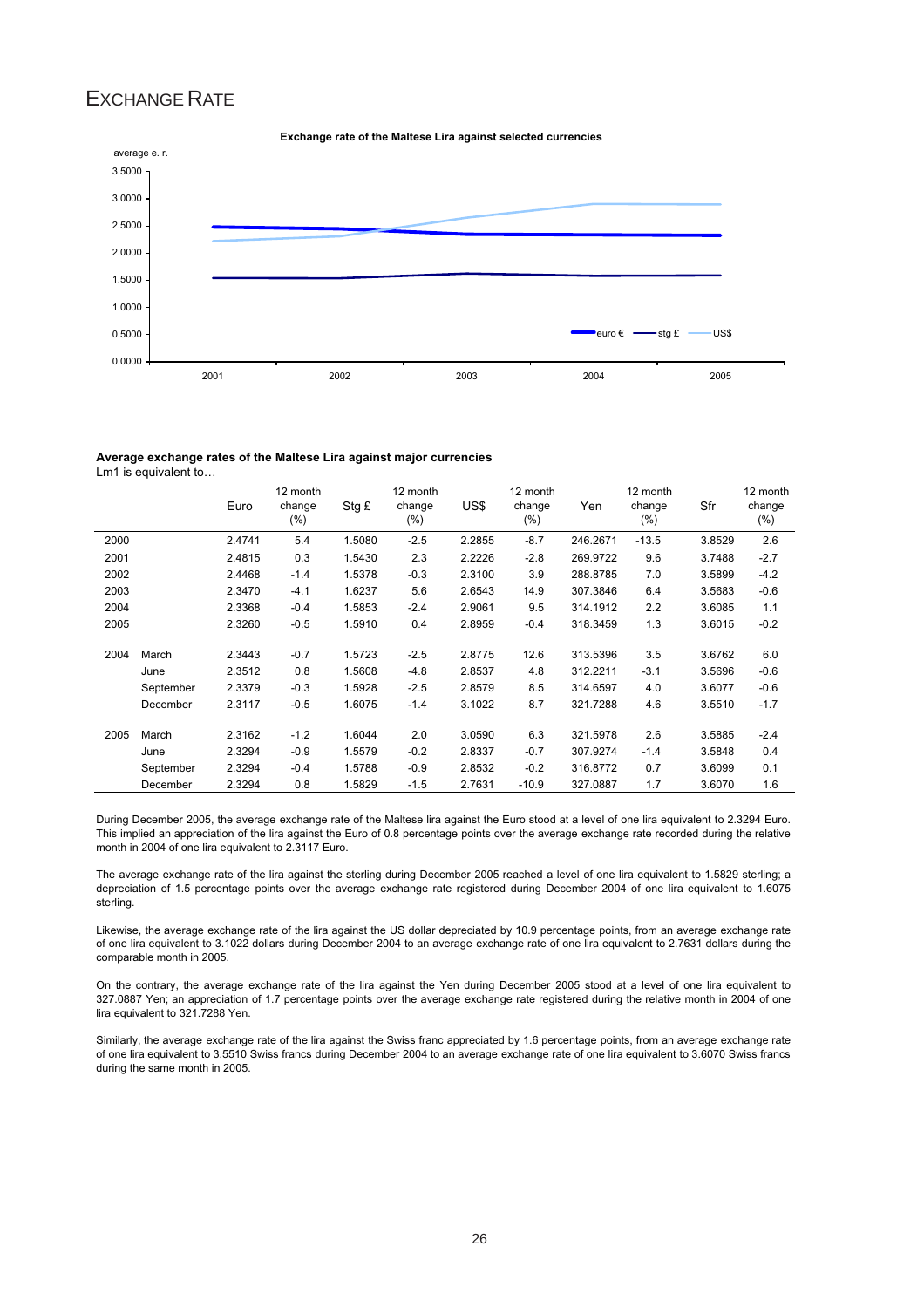# EXTERNAL RESERVES

![](_page_27_Figure_1.jpeg)

## **External reserves expressed in terms of months of imports** Lm thousand

| Year              |                | <b>External reserves</b><br>as at end of<br>period <sup>1</sup> | 12 month change<br>$(\%)$ | and services | Imports of goods 12 month change<br>$(\%)$ | External<br>Reserves in<br>terms of months<br>of imports |
|-------------------|----------------|-----------------------------------------------------------------|---------------------------|--------------|--------------------------------------------|----------------------------------------------------------|
| 2000              |                | 644,144                                                         | $-13.0$                   | 1,750,597    | 27.4                                       | 4.4                                                      |
| 2001              |                | 760,429                                                         | 18.1                      | 1,490,839    | $-14.8$                                    | 6.1                                                      |
| 2002              |                | 880,847                                                         | 15.8                      | 1,489,256    | $-0.1$                                     | 7.1                                                      |
| 2003 <sup>p</sup> |                | 944,608                                                         | 7.2                       | 1,526,045    | 2.5                                        | 7.4                                                      |
| 2004 <sup>p</sup> |                | 870,952                                                         | $-7.8$                    | 1,529,404    | 0.2                                        | 6.8                                                      |
| $2005^p$          |                | 939,678                                                         | 7.9                       | 1,565,980    | 2.4                                        | 7.2                                                      |
| 2004 <sup>p</sup> | Q <sub>1</sub> | 939,942                                                         | 6.3                       | 338,419      | $-7.9$                                     | 8.3                                                      |
|                   | Q2             | 908,648                                                         | $-1.9$                    | 392,680      | 0.0                                        | 6.9                                                      |
|                   | Q3             | 937,992                                                         | $-0.6$                    | 374,958      | $-3.3$                                     | 7.5                                                      |
|                   | Q4             | 870.952                                                         | $-7.8$                    | 423,347      | 12.0                                       | 6.2                                                      |
| 2005 <sup>p</sup> | Q <sub>1</sub> | 831,215                                                         | $-11.6$                   | 346,724      | 2.5                                        | 7.2                                                      |
|                   | Q2             | 821,718                                                         | $-9.6$                    | 387,984      | $-1.2$                                     | 6.4                                                      |
|                   | Q <sub>3</sub> | 910,688                                                         | $-2.9$                    | 387,439      | 3.3                                        | 7.1                                                      |
|                   | Q4             | 939,678                                                         | 7.9                       | 443,833      | 4.8                                        | 6.4                                                      |

<sup>p</sup> provisional

1 Source: Central Bank of Malta

By the end of the fourth quarter of 2005, the reserve assets of the country rose by Lm68.7 million or 7.9 per cent, from a total of Lm871.0 million during December 2004 to one of Lm939.7 million during the comparable period in 2005.

As a result, the ratio of the external reserves of the country in terms of months of imports of goods and services rose from a level of 6.2 months of sustenance during December 2004 to one of 6.4 months of sustenance during the same month in 2005.